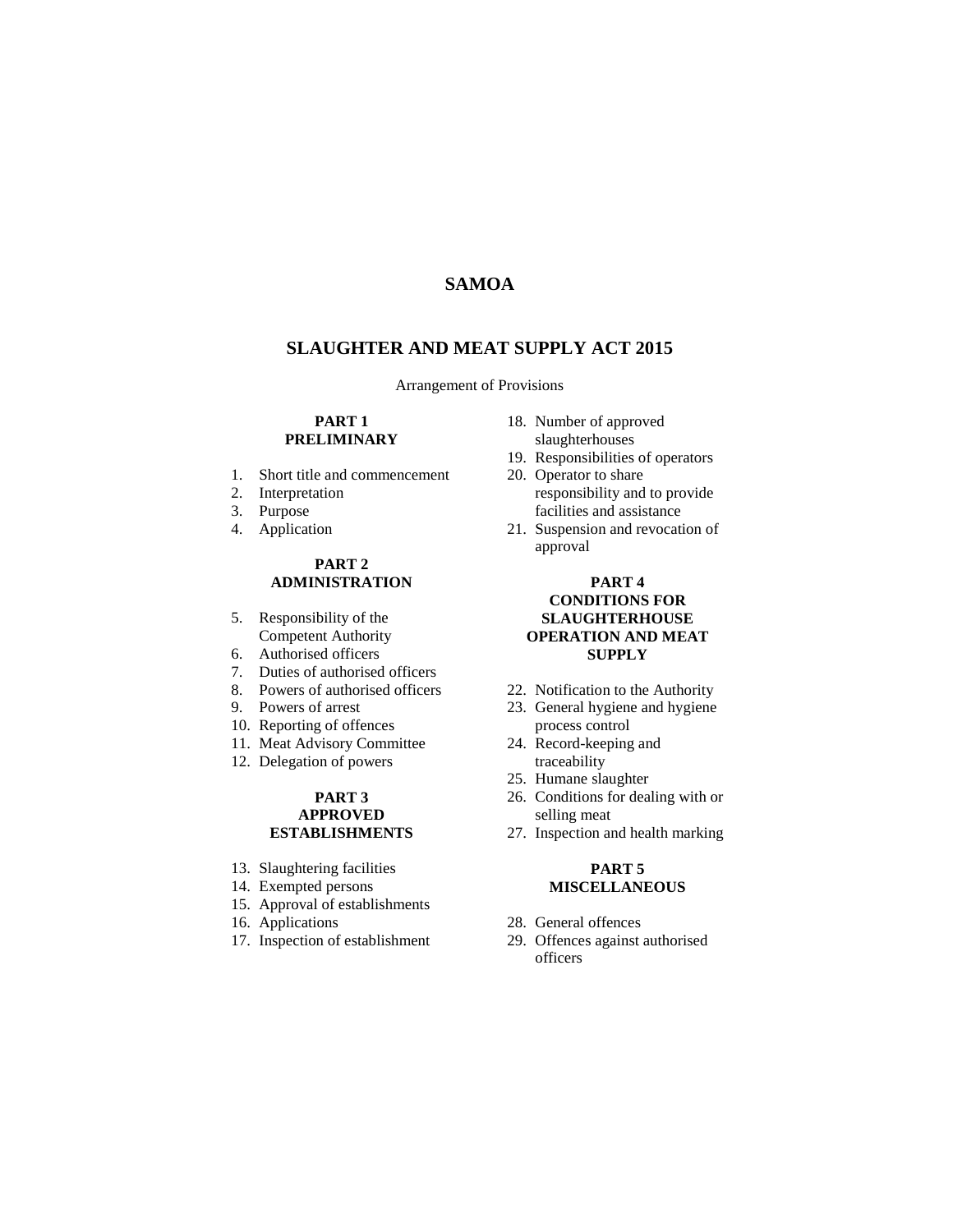- 30. Compounding of offences
- 31. Forfeiture of non-complying meat
- 32. Costs of seizure and destruction
- 33. Compensation not payable
- 34. Protection from personal liability
- 35. Forms
- 36. Regulations
- 37. Transitional

Schedule

## **SLAUGHTER AND MEAT SUPPLY ACT 2015 2015 No. 17**

\_\_\_\_\_\_\_\_\_\_

### **AN ACT to regulate livestock slaughtering and meat distribution and for related purposes.**

*[Assent date:3 June 2015] [Commencement date:25 January 2016]*

**BE IT ENACTED** by the Legislative Assembly of Samoa in Parliament assembled as follows:

## **PART 1 PRELIMINARY**

- **1. Short title and commencement** This Act may be cited as the Slaughter and Meat Supply Act 2015, and commences on a date nominated by the Minister.
- **2. Interpretation**-(1) In this Act, unless the context otherwise requires:
- "Act", in relation to this Act, includes any regulations made under this Act;
- "animal" means any domestic animal of the bovine, ovine, caprine, porcine species, and any domestic poultry, the meat of which is intended to be used for human consumption;

"animal identification mark" means:

(a) the mark, including ear tag or other device, applied to any animal under an enactment; or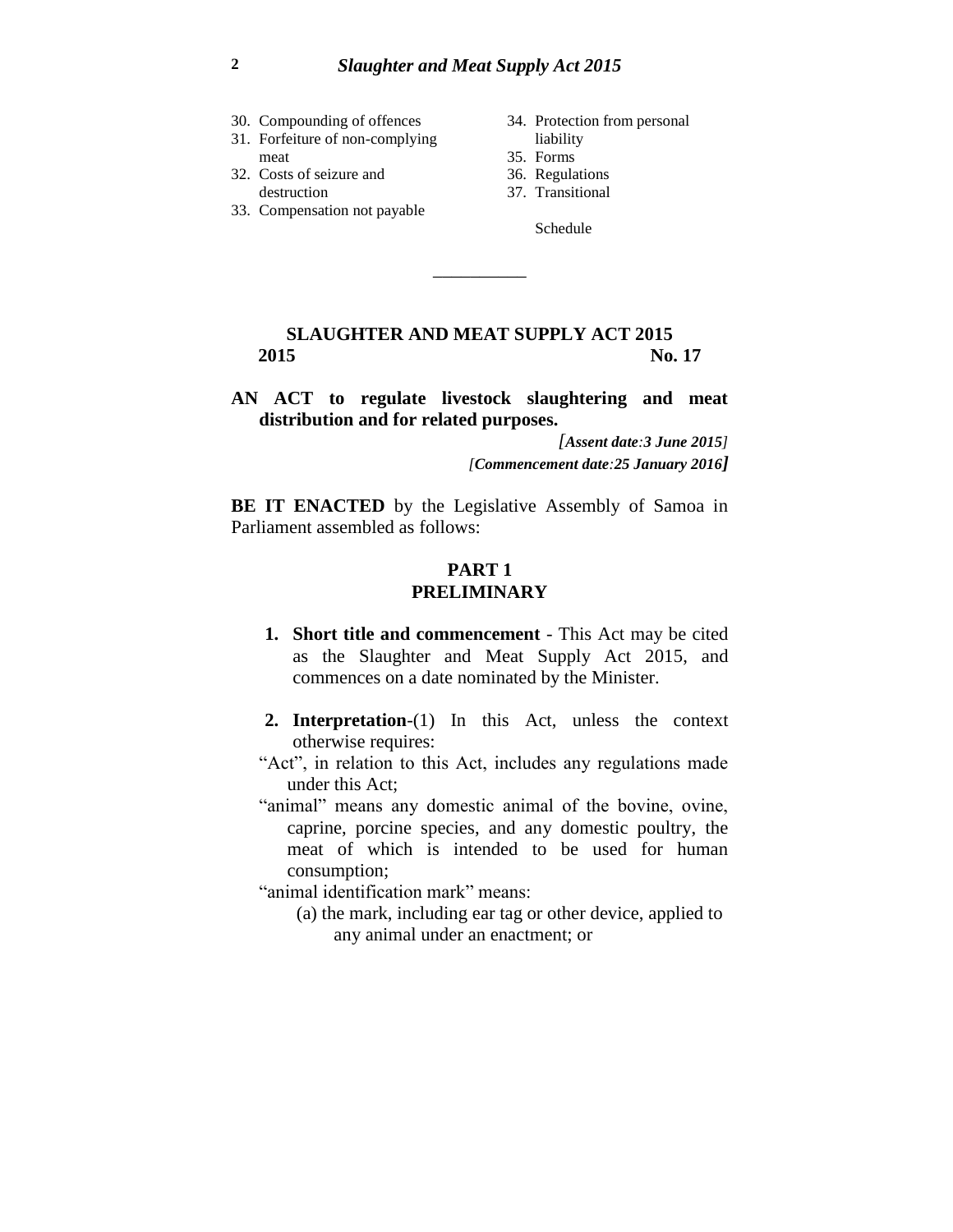- (b) a mark approved under section 27(1) to be applied to any animal before being moved for slaughter to enable the animal to be traced to the place of origin.
- "authorised officer" means a person appointed as such under section 6;
- "approved establishment" means an establishment approved under section 15;
- "carcass" means the whole body of a slaughtered animal after bleeding and dressing;
- "Chief Executive Officer" means the Chief Executive Officer of the Ministry;
- "Competent Authority" or "Authority" means the veterinary service responsible for animal health and veterinary public health under the Ministry;
- "controlled area" means a defined geographical area, premises or class of premises, prescribed by regulations;
- "cut-up" means cut meat into smaller cuts than half or quarter carcasses, cut into wholesale cuts, or de-boned meat;
- "dressing" means the progressive separation of a slaughtered animal into a carcass, offal and inedible by-products, which may include:
	- (a) the removal of the head;
	- (b) the removal of the feet at the carpus and tarsus;
	- (c) evisceration;
	- (d) forlactating animals, the removal of the udder; and
	- (e) for bovine animals and small ruminants, flaying.
- "fit for human consumption", for meat, means meat that has been passed by a meat inspector as safe and wholesome, unless found unwholesome in subsequent examinations, which may include laboratory tests;
- "food chain information" means the prescribed information concerning animals presented for slaughter provided by the owners of animals;

"food service sector":

- (a) means any business that prepares and serves food to
	- the final consumer outside the home; and
- (b) includes hotels, restaurants or takeaways.
- "Hazard Analysis and Critical Control Point Scheme" (HACCP) means a system of hygiene controls recognised by Codex Alimentarius established for each individual processing or manufacturing process in the food industry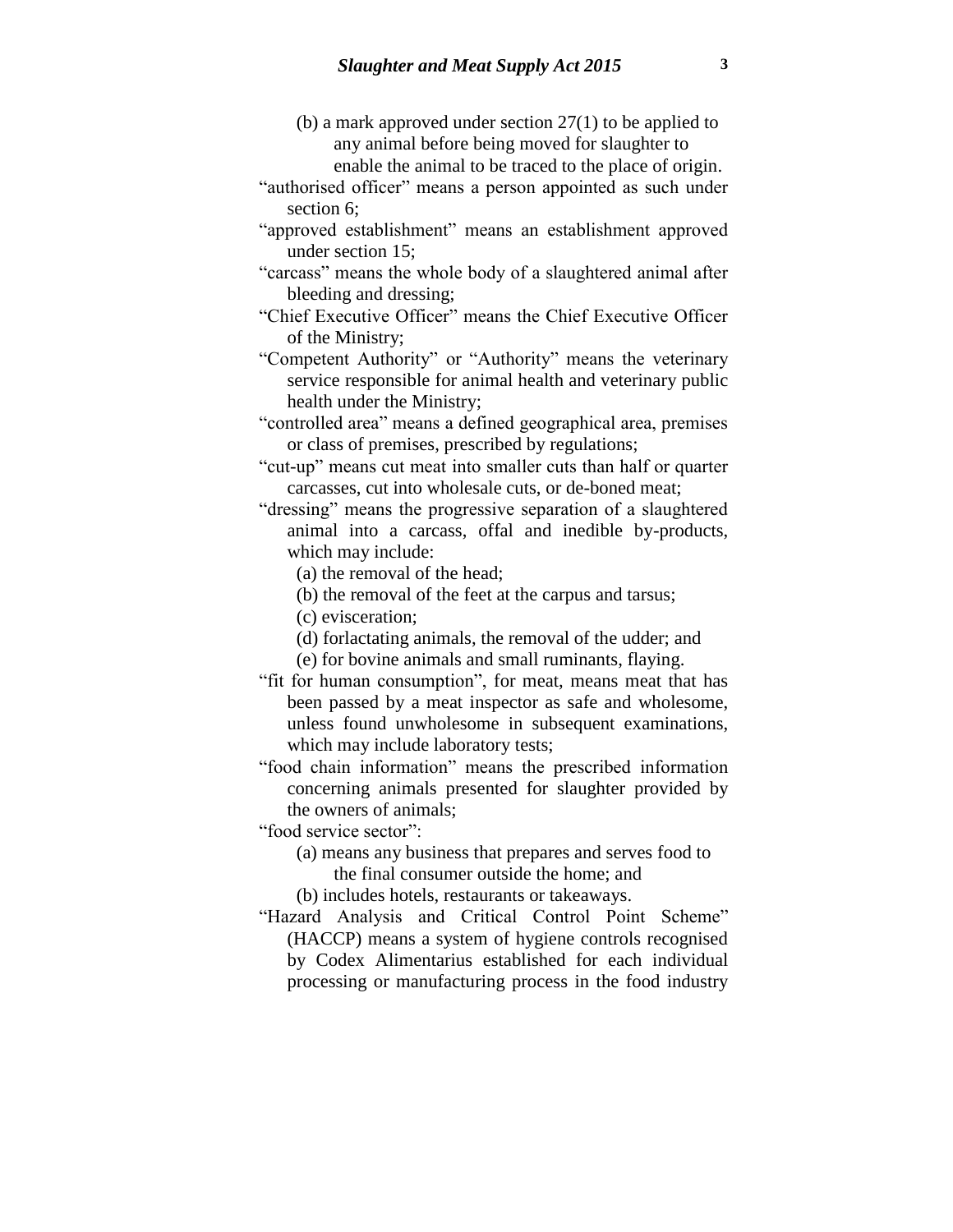with the aim of controlling possible hazards to consumers' health at each stage of the production chain;

- "health mark" means a mark made by or under the supervision and responsibility of an authorised officer;
- "livestock" means domestic animals including poultry reared for the purpose of producing edible livestock products and inedible livestock by-products;
- "meat" means:
	- (a) all parts of any slaughter animal suitable for human consumption; and
	- (b) includes edible offal.
- "Meat Advisory Committee" or "Committee" means the Meat Advisory Committee established by section 11;
- "meat inspector" means a person appointed as such under section 6;
- "meat product" means [meat](http://www.oie.int/index.php?id=169&L=0&htmfile=glossaire.htm#terme_viandes) that has been subjected to a treatment irreversibly modifying its organoleptic and physicochemical characteristics;

"Minister" means the Minister responsible for Agriculture;

- "Ministry" means the Ministry responsible for Agriculture;
- "mobile slaughter unit" means a vehicle and its associated facilities and equipment designed to permit the hygienic slaughter and dressing of animals and the hygienic transport of meat;

"police officer" means a sworn member of the Police Service;

- "process" includes the cutting, chopping, comminuting, mixing or tumbling, salting or curing, utilisation of spices or non-meat additives, stuffing or filling into casings or other containers, fermentation and drying, heat treatment, smoking of meat;
- "premises" means places, establishments or buildings where animals are slaughtered and dressed or meat is cut-up, further processed or marketed;
- "Principal Veterinary Officer" means the person appointed as such under section 6;
- "retail sale" means the sale of meat directly to the final consumer;
- "slaughter" means the killing of animals intended for human consumption;
- "slaughterhouse" means any establishment or mobile slaughter unit approved under section 15 where animals are slaughtered and dressed for human consumption;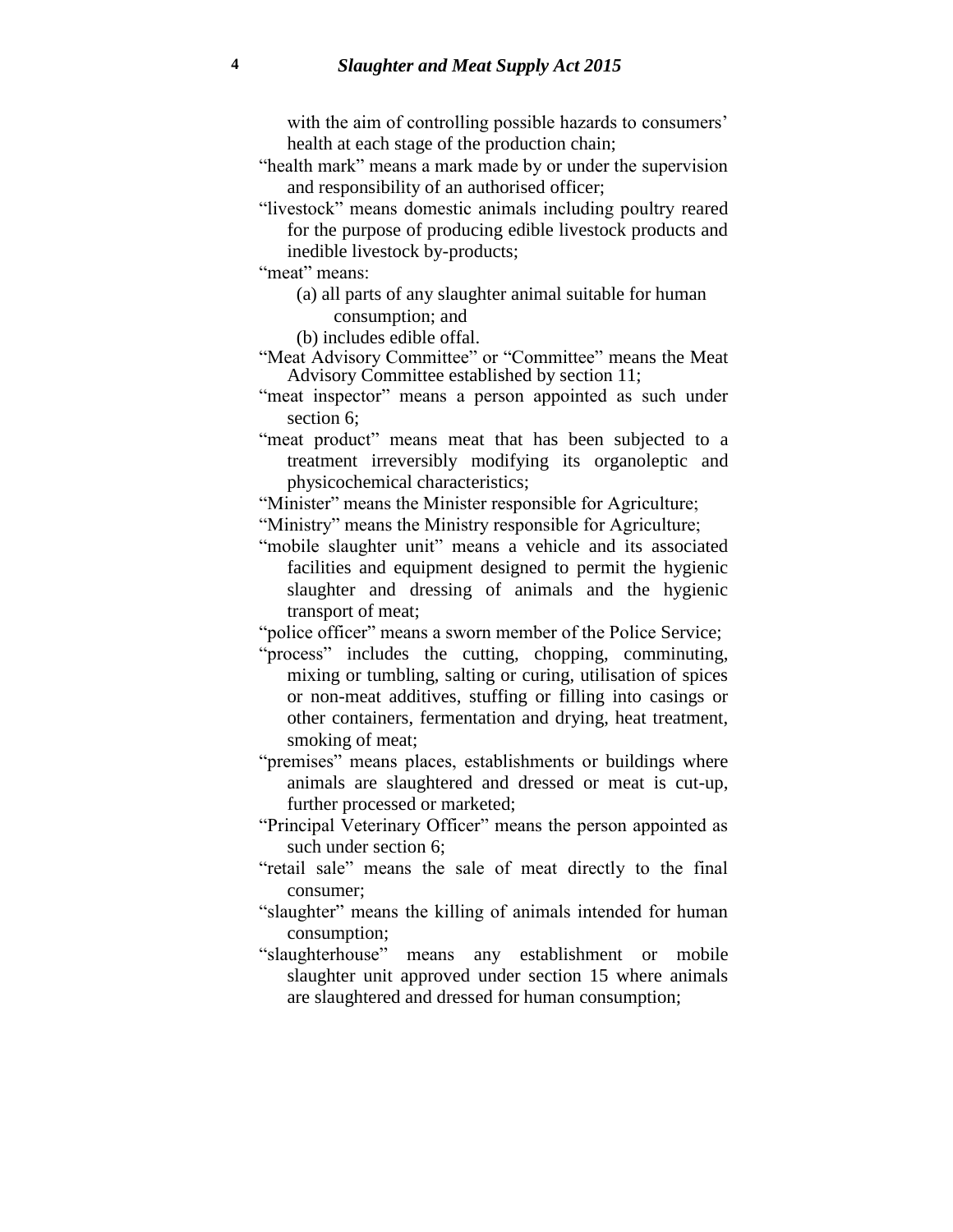"veterinary officer" means a person appointed as such under section 6.

(2) Any term defined in Food Act 2015 and used in this Act has the same meaning in that Act.

**3. Purpose** - The purpose of this Act is to support and promote the agriculture industry in Samoa through an efficient, effective and appropriate livestock slaughter, meat inspection and meat distribution system providing consumers with safe and wholesome locally produced meat and meat products while recognising the following principles:

- (a) the right of the consumer to purchase inspected meat;
- (b) the responsibility of producers and processors of meat products to provide a safe and wholesome product;
- (c) that slaughter be conducted in a humane manner;
- (d) that Government provides a responsive, effective, fair, timely and efficient administrative and regulatory system, recognising that whenever practical, it is essential to promote the purpose of this Act primarily through non-regulatory means such as co-operation, communication, education and partnerships.
- **4. Application** This Act:
	- (a) binds the Government; and
	- (b) does not apply to meat to be exported under the Export of Meat Act 1997, until that Act is repealed after which this Act applies.

### **PART 2 ADMINISTRATION**

**5. Responsibility of the Competent Authority** - The Competent Authority is responsible for enforcing this Act.

**6. Authorised officers** - (1) The Chief Executive Officer may, by Warrant of Appointment, appoint the following authorised officers:

> (a) a public servant who is a suitably qualified veterinarian to be Principal Veterinary Officer for a period specified in the instrument of appointment;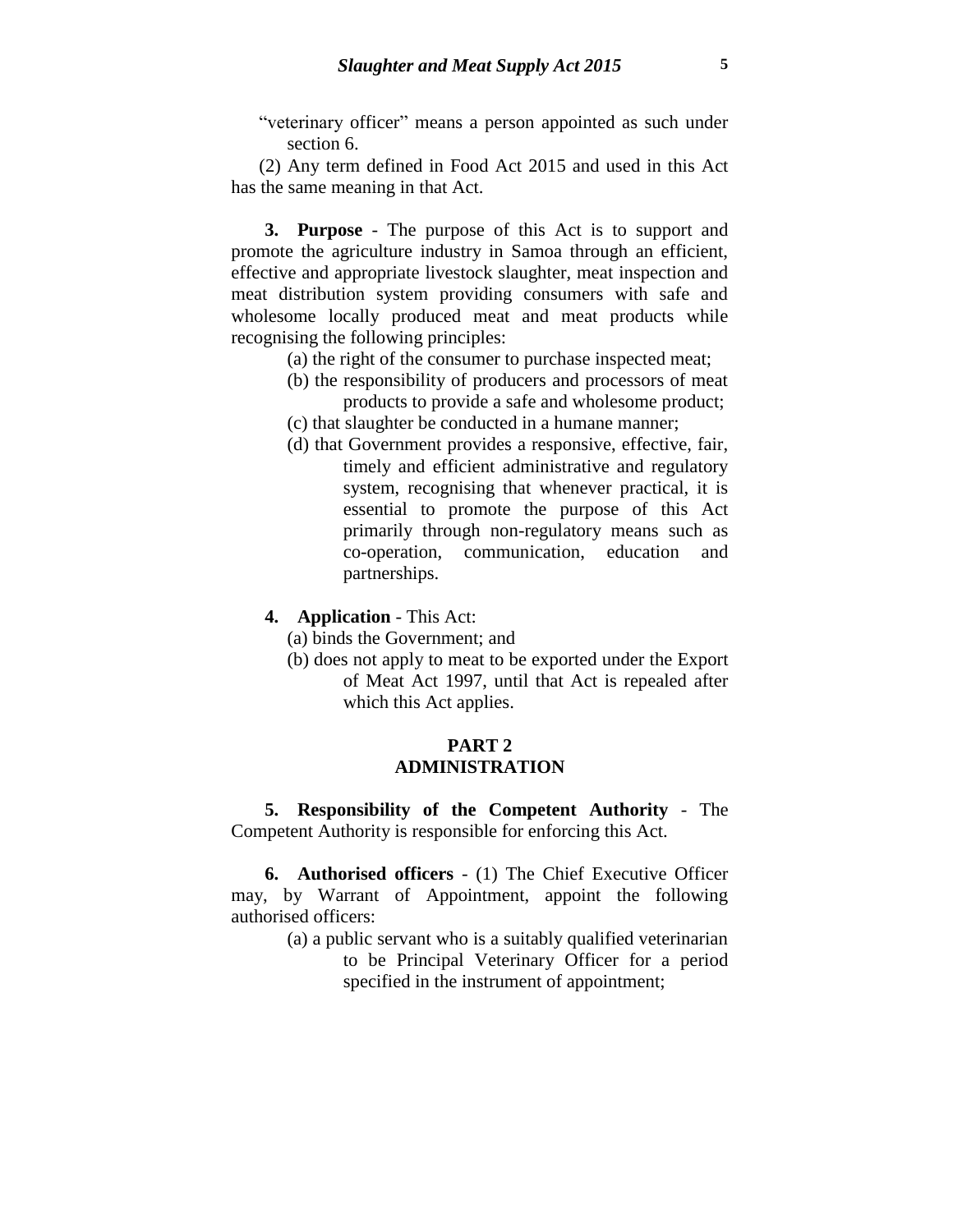- (b) persons who are suitably qualified veterinarians to be veterinary officers to carry out official meat hygiene activities specified by the Competent Authority;
- (c) public servants who are suitably qualified to be meat inspectors.

(2) The power to make appointments in this section includes the power to impose conditions or to suspend or revoke the appointment.

**7. Duties of authorised officers** - (1) The duties of authorised officers are:

- (a) to carry out ante-mortem inspection of animals pursuant to the regulations;
- (b) to carry out post-mortem inspection of slaughtered animals as specified in the regulations;
- (c) to carry out the health marking of meat as specified in the regulations;
- (d) to report suspected diseases;
- (e) to submit any report required under this Act or other enactment; and
- (f) to ensure that the requirements of this Act or any other enactment are observed.

(2) The Principal Veterinary Officer is primarily responsible for the actions of other authorised officers.

**8. Powers of authorised officers**-(1) For the purposes of enforcing this Act, an authorised officer may:

- (a) enter and inspect any approved establishment where animals are being or have been slaughtered, or where meat is being or has been cut up, stored, sold or in any way processed;
- (b) search, inspect, examine, sample or perform any kind of test or examination on any animal, animal product, meat or meat product in any form;
- (c) cut, remove, detain, seize, recall, or destroy any meat or meat product that is unfit for human consumption;
- (d) indelibly or otherwise mark, brand, dye or label any animal, carcass, meat, meat product or package containing any meat or meat product;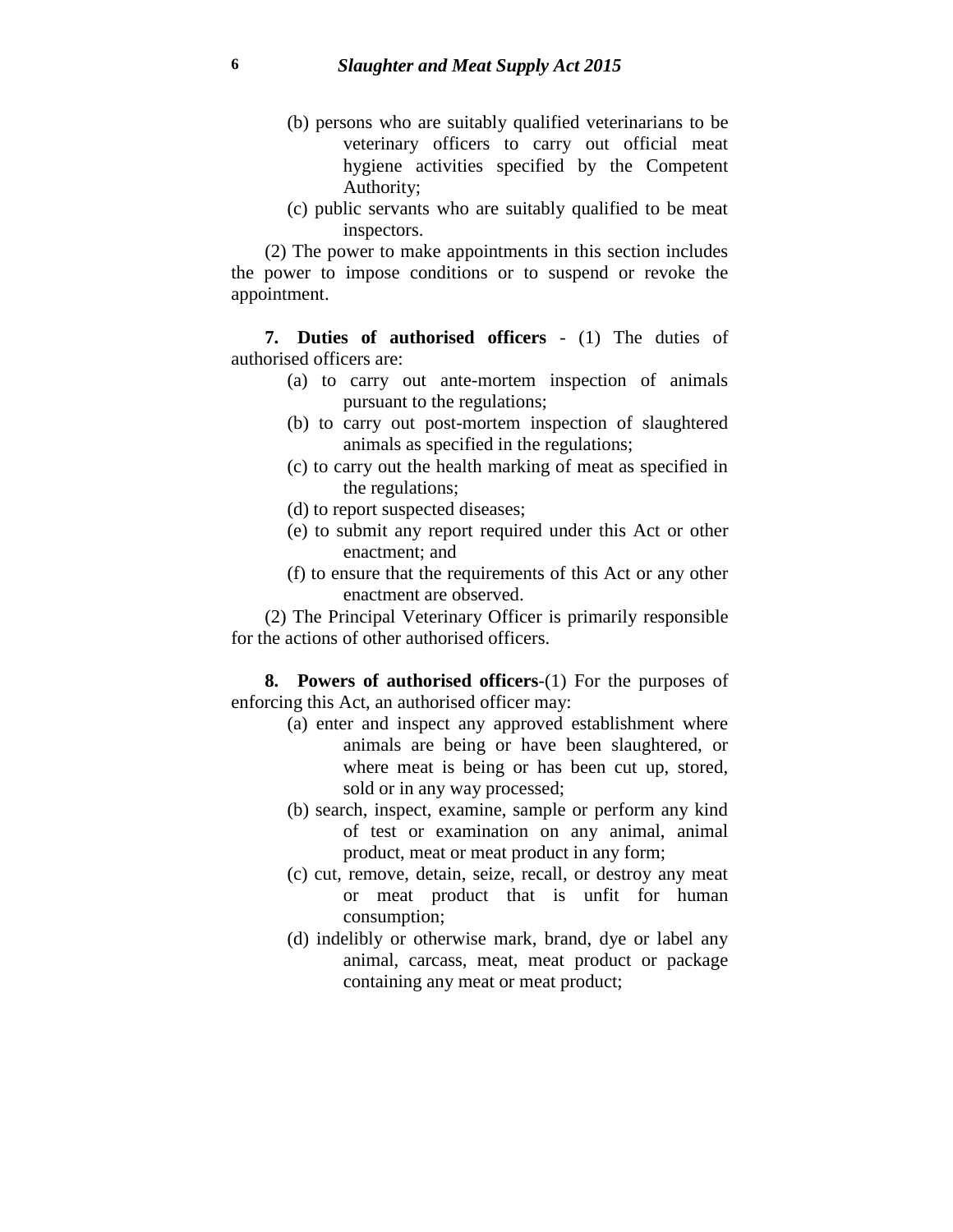- (e) make or impose any order, instruction or condition;
- (f) interrupt, suspend or prohibit actions or operations or completely close unsanitary premises wherever animals are being slaughtered or meat is being cutup, stored, sold or in any way processed;
- (g) require any person found in or on any premises and whom the authorised officer reasonably suspects to have committed an offence under this Act, to give to the authorised officer the person's name and address and evidence of identity; and
- (h) stop a person, vehicle or any kind of conveyance, and, if necessary, detain the person (subject to Article 6(4) of the Constitution), vehicle or conveyance as is reasonably necessary to enable the authorised officer to carry out a search under this section.

(2) If an authorised officer is in the opinion that any meat or meat product seized is unfit for human consumption, the meat must be destroyed.

(3) If an authorised officer has reasons to suspect that an establishment not approved under this Act is being or has been used to slaughter, or to cut up, store, sell or in any way process meat, the authorised officer may apply to a District Court Judge for a warrant to enter and search the establishment.

(4) For the purpose of subsection (3), the authorised officer may:

(a) request any assistance from a police officer; or

(b) take any document, meat or thing relevant to prosecute a person under this Act.

(5) The provisions in the Food Act 2015 relating to taking of samples apply to this Act with necessary modifications.

**9. Powers of arrest**-(1) If a person is committing an offence against this Act in the presence of an authorised officer, the authorised officer may:

(a) order that person to stop committing the offence;

(b) request the person to provide –

(i) his or her name by which that person is commonly known, family name or surname, actual place of residence, date of birth and occupation; and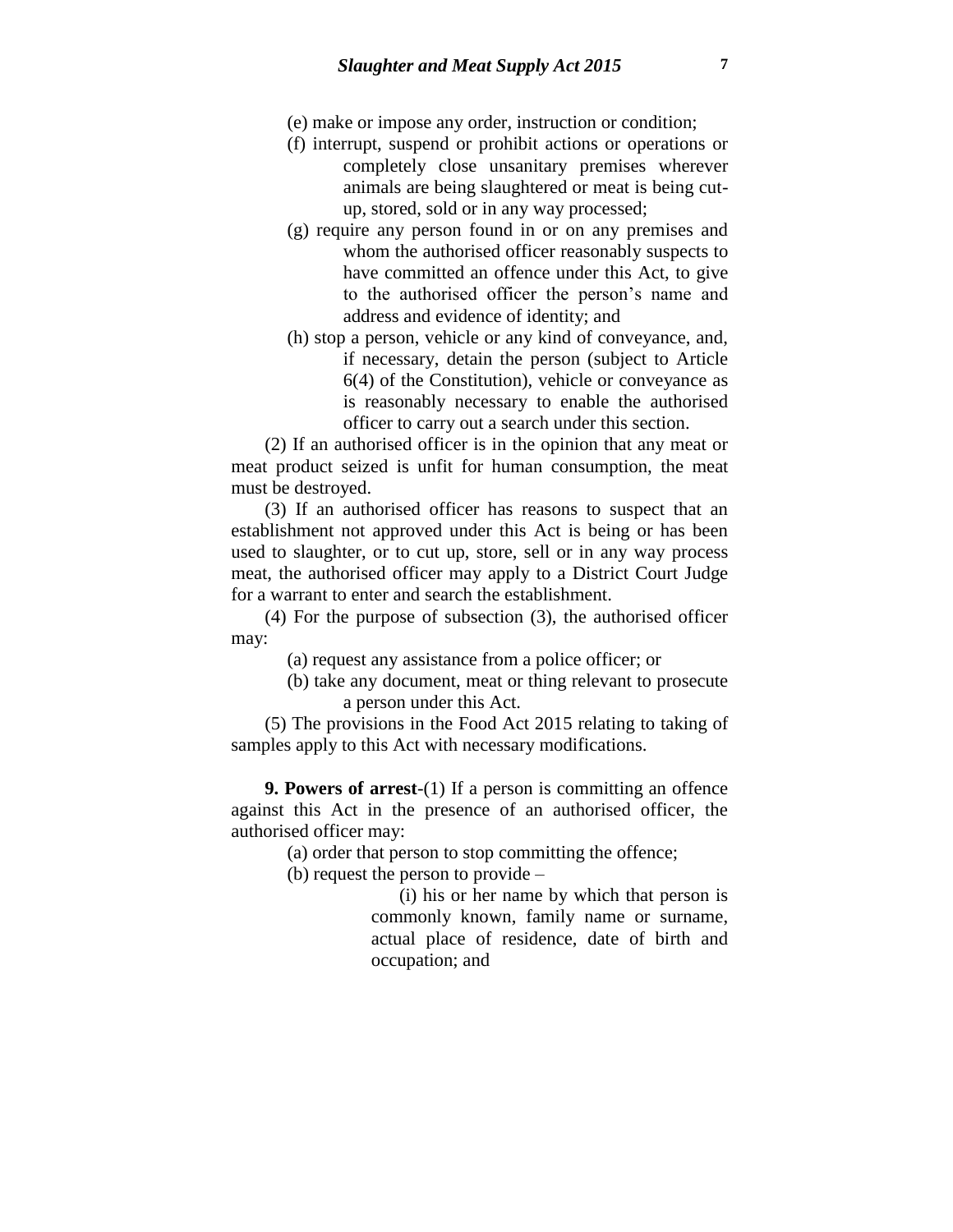- (ii) proof of the information provided under subparagraph (i) where it is reasonable to obtain proof; or
- (c) arrest the person without a warrant.

(2) The authorised officer must forthwith deliver the arrested person into the custody of a police officer.

**10. Reporting of offences** - An authorised officer must report an offence against this Act, directly to the head of the Animal Production Health Division of the Ministry.

**11. Meat Advisory Committee** - (1) The Meat Advisory Committee is established comprising the members set out in the Schedule who are to be appointed by the Chief Executive Officer.

(2) The Chief Executive Officer may:

- (a) appoint from amongst the members an independent Chairperson for 3 years; and
- (b) co-opt other persons to the Committee for specific purposes as representatives of other stakeholders but have no voting rights.

(3) The members of the Committee (other than members who are employed by the Government or a public body) are entitled to meeting allowances and expenses determined by Cabinet and paid out of the budget of the Ministry.

(4) Officers of the Ministry are entitled to attend meetings to provide the Committee with information about the hygienic slaughter system and to answer member's questions but have no voting rights.

(5) The Assistant Chief Executive Officer for the Animal Production Health Division is the Secretary for the Committee.

(6) The Committee has the following functions:

- (a) to advise the Competent Authority on matters pertaining to the meat industry or to carry out any other prescribed functions as required by the Competent Authority;
- (b) to provide its advice to the Competent Authority by way of a report after each meeting, including taking into account the requirements of livestock producers, business buying and handling meat (including wholesalers, processors, retailers, and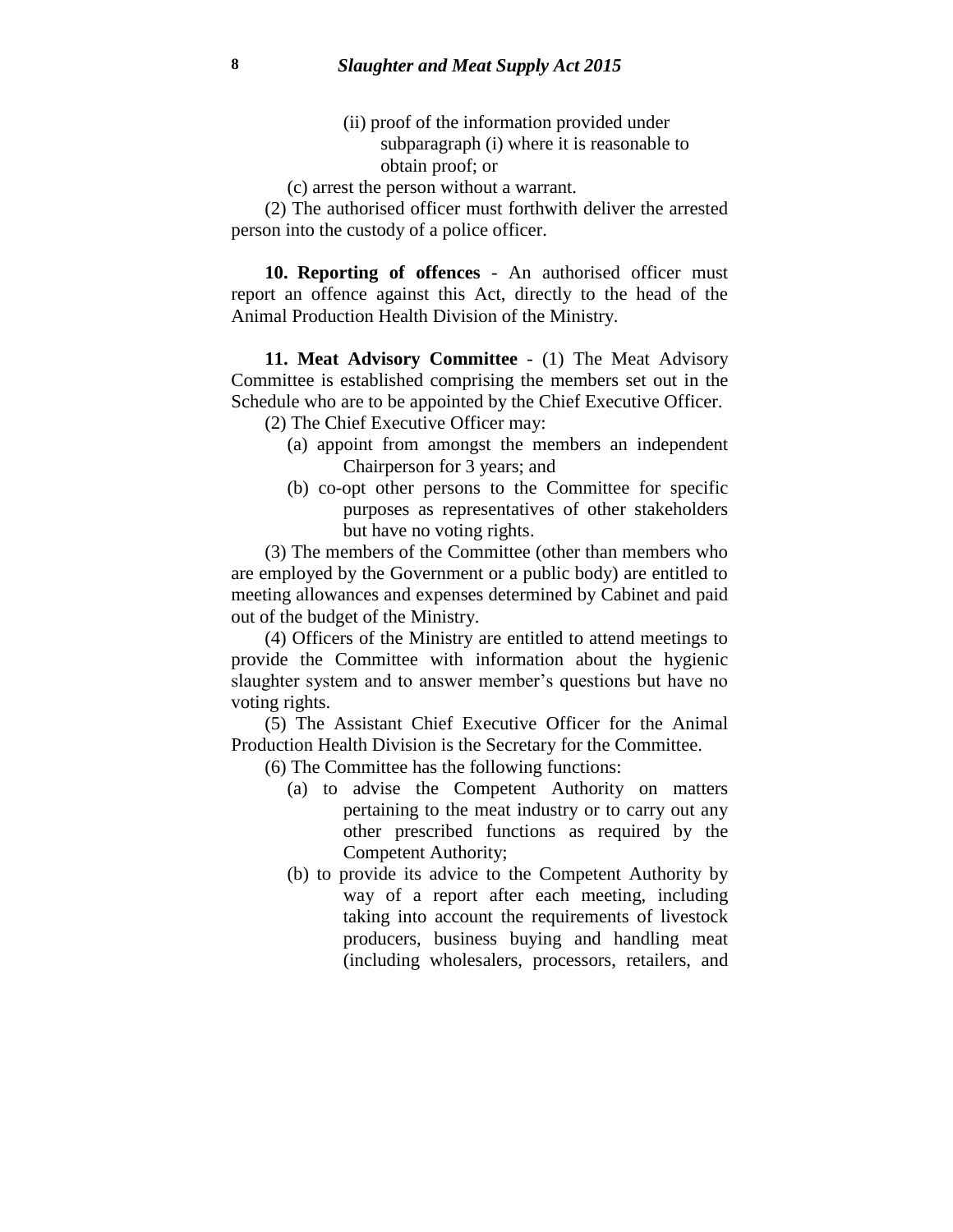the service sector) and consumers of meat and meat products in its advice; and

- (c) to prepare an annual report to the Chief Executive Officer on the state of the meat industry in Samoa.
- (7) The following rules apply to a meeting of the Committee:
	- (a) the Chairperson must convene meetings of the Committee at least once every 3 months;
	- (b) the Minister or at least 5 members may request a meeting of the Committee to be convened by the Chairperson;
	- (c) the quorum is more than 50% of the members;
	- (d) the decision of the Committee is the decision of majority of members voting on the matter at the meeting of the Committee.
- (8) The Committee may regulate its own procedures.

**12. Delegation of powers** - (1) The Minister may delegate ("the delegation") to the Principal Veterinary Officer any of the powers or functions ("delegated powers") conferred on or assigned to the Competent Authority by this Act.

- (2) The Principal Veterinary Officer:
	- (a) when carrying out the delegated powers, is subject to the directions of the Competent Authority;
	- (b) subject to any general or special directions given by the Competent Authority, may exercise the delegated powers in the same manner and with the same effect as if they had been directly conferred on the Principal Veterinary Officer by this Act and not by the delegation; and
	- (c) when purporting to act under the delegation, is (in the absence of proof to the contrary) presumed to be acting within the terms of the delegation.
- (3) The delegation:
	- (a) may be revoked by the Minister, in whole or in part, but the revocation does not affect anything done under the delegation; and
	- (b) does not prevent the exercise of delegated powers by the Competent Authority.

## **PART 3 APPROVED ESTABLISHMENTS**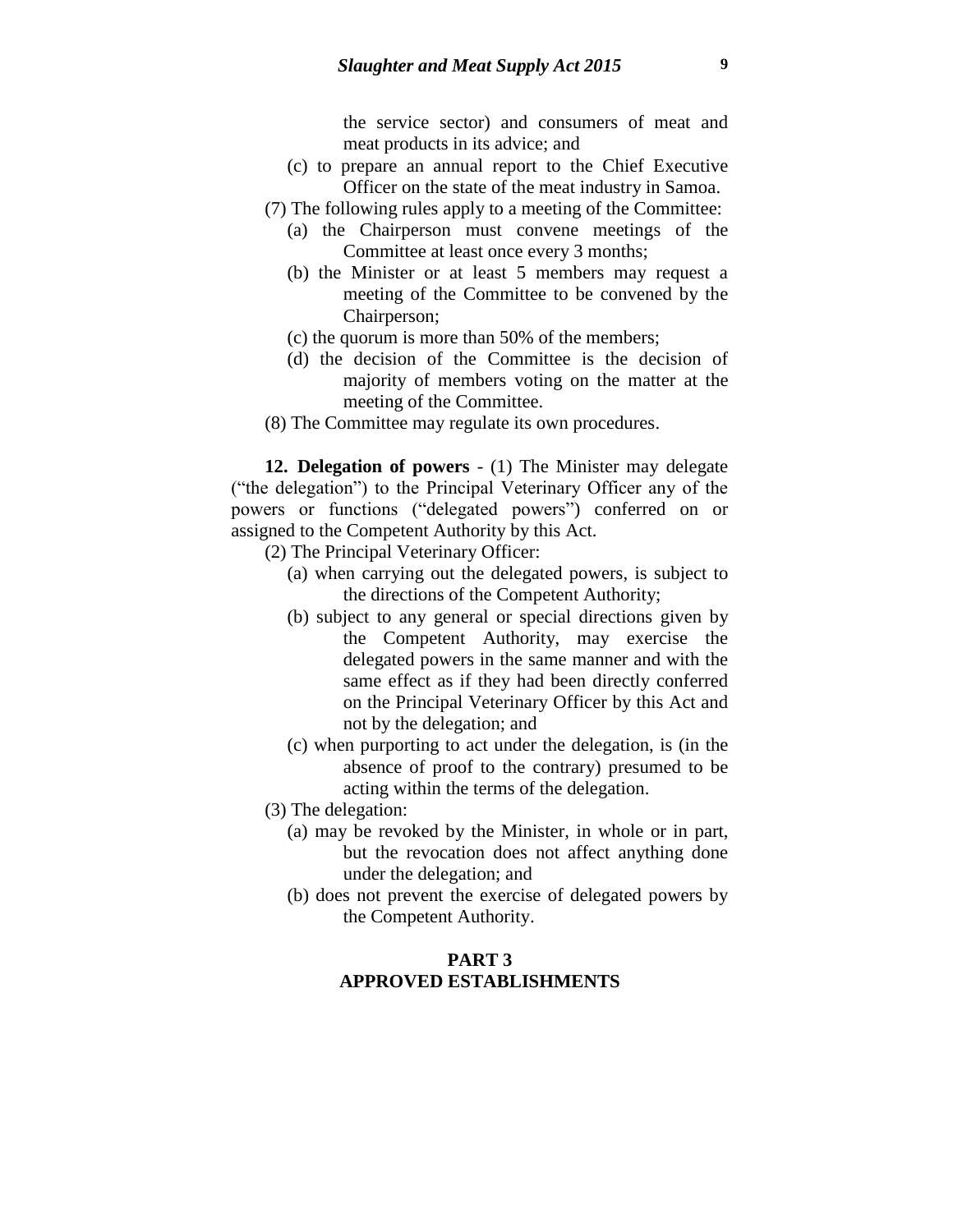**13. Slaughtering facilities** - The Competent Authority must ensure that, when it considers necessary, mobile slaughter units and fixed slaughterhouses are made available to livestock producers to enable animals to be slaughtered for human consumption pursuant to this Act.

**14. Exempted persons** - (1) The Principal Veterinary Officer (or a veterinary officer authorised in that behalf by the Principal Veterinary Officer) may exempt a person from sections 19, 20 and 22 to 26 for the purposes of:

- (a) slaughtering an animal owned by an individual for own consumption if the meat or meat product of the animal will not be sold;
- (b) allowing for the sale and consumption in controlled areas of meat or meat from animals slaughtered outside an approved slaughterhouse when approved slaughterhouse facilities are not available in that part of Samoa;
- (c) facilitating the humane emergency slaughter for human consumption of casualty animals; or
- (d) allowing for slaughter of unmanageable animals and the processing and consumption of their products;

(2) The Principal Veterinary Officer (or a veterinary officer authorised by the Principal Veterinary Officer) may, impose any conditions as he or she considers necessary.

(3) Any meat being the subject of an exemption under subsection  $(1)(b)$ ,  $(c)$  or  $(d)$  must not:

- (a) be sold for human consumption unless the animal from which it derives were subjected to ante-mortem inspection and post-mortem inspection, with favourable results, pursuant to the regulations; or
- (b) be used for the production of meat products for sale for human consumption.

**15. Approval of establishments** - (1) Subject to section 18, the Competent Authority may, upon application, approve:

- (a) any premises as a slaughterhouse, if the Authority is satisfied that the premises and the method of operation of the premises comply with this Act; or
- (b) a vehicle, such as a mobile slaughter unit, if the Authority is satisfied that the vehicle, the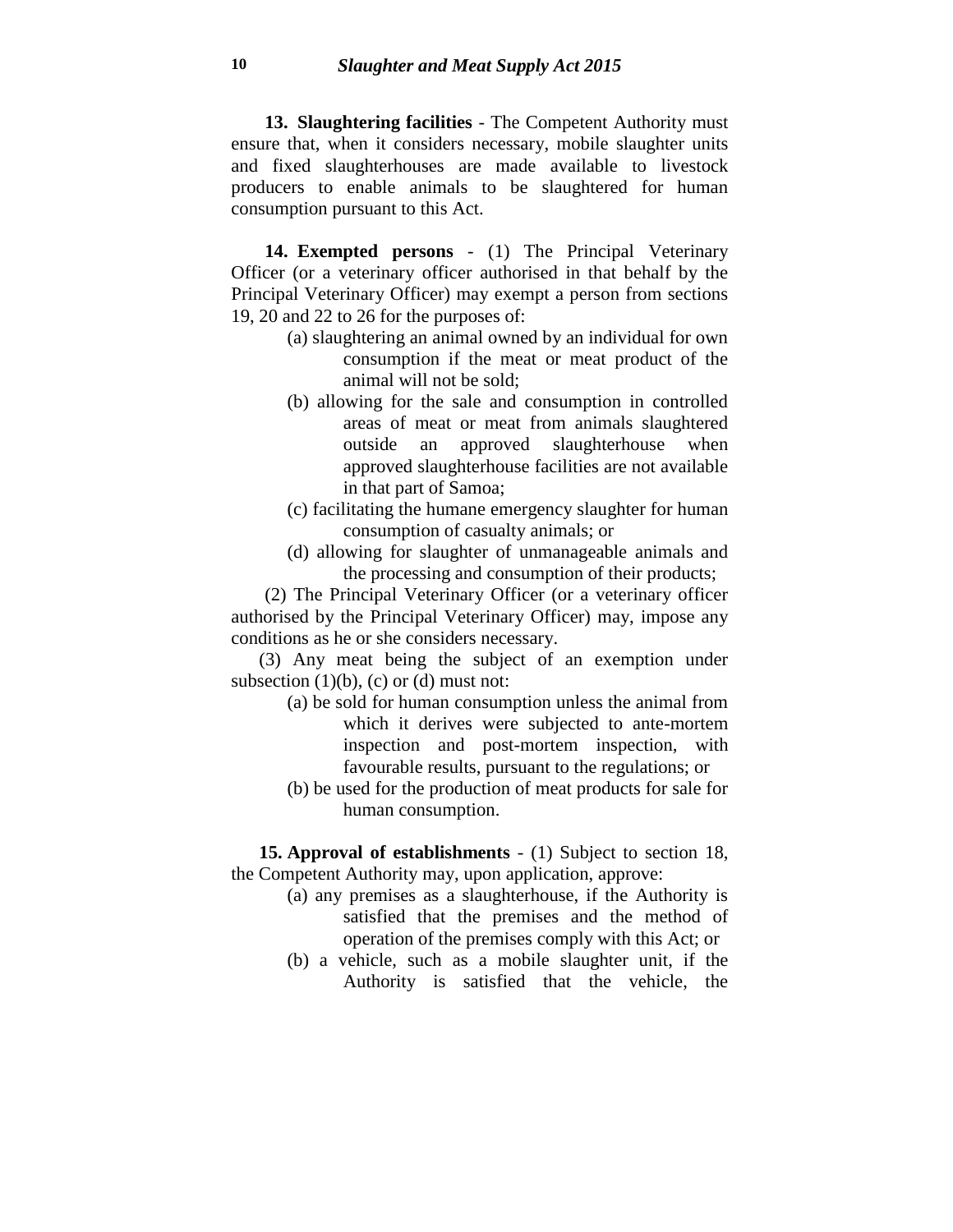equipment and the method of operation comply with this Act.

(2) In determining whether or not to approve an establishment under subsection (1), the Authority must have regard to:

- (a) an inspection report made under section 17(1); and
- (b) any further representations submitted by the applicant under section 17(3).

(3) The Authority must notify the applicant in writing of the decision on the application for the approval of an establishment under this section and of the reasons for any refusal to approve the establishment.

(4) Any approval of an establishment under this Act must, in the interest of maintaining a sufficient standard of hygiene, be subject to the condition that no alteration must be made to:

> (a) the premises or the equipment in the establishment otherwise than by way of repairs and maintenance; or

(b) the method of operation in that establishment,

without the prior approval in writing of the Authority who must have regard to any views of the Principal Veterinary Officer.

(5) In approving an establishment under this section, the Authority may impose any terms and conditions as to the services to be provided to the public by the establishment as the Authority considers appropriate.

(6) When an establishment is approved, the Authority must issue to the Principal Veterinary Officer a unique marking and approval number or code for that establishment to be used by the Authority in health certification thereafter if so required.

**16. Applications**-(1) An application for the approval of an establishment under this Act must:

(a) be in the approved form;

(b) be accompanied by the prescribed fee; and

(c) be made to the Authority.

(2) In assessing the suitability of any meat establishment for approval, the Authority must consult with the Ministry responsible for Environment with regards to compliance with relevant legislation concerning waste management and disposal and the Code of Environmental Practice for Slaughterhouse Development.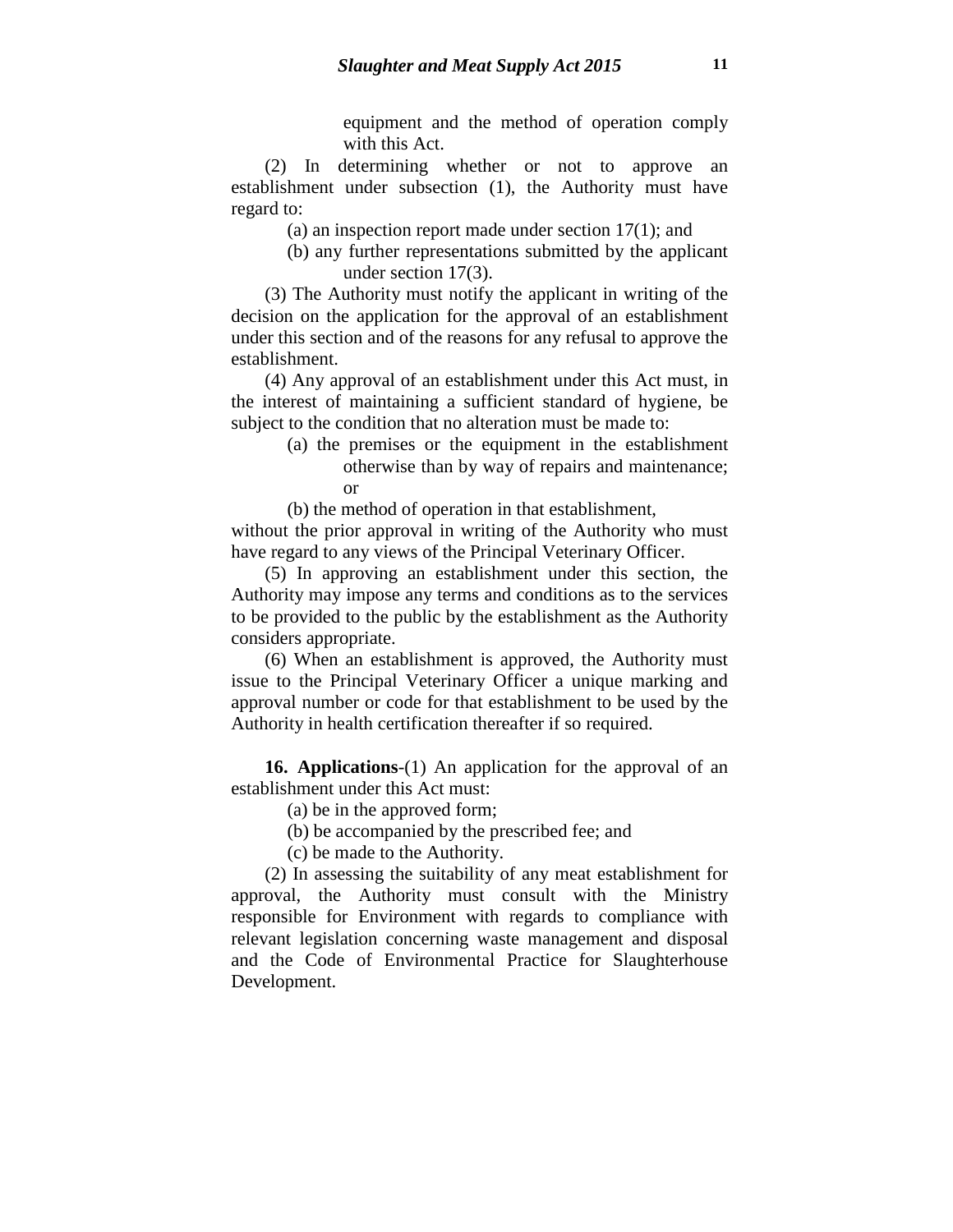**17. Inspection of establishment** - (1) Before the Competent Authority considers or approves an application, the Authority must refer the application to the Principal Veterinary Officer who must direct a veterinary officer:

- (a) to inspect the establishment named in the application; and
- (b) to make a report on that establishment.

(2) If the Principal Veterinary Officer has been notified under subsection (1) of an application for the approval of an establishment, the Principal Veterinary Officer:

- (a) may submit written representations relating to that application to the Competent Authority within 21 days after receiving the notification; and
- (b) must send a copy of any representations to the applicant.

(3) Within 21 days after receiving a copy of any representations submitted by the Principal Veterinary Officer under subsection (2), the applicant may submit written observations on the representations to the Authority.

**18. Number of approved slaughterhouses**-(1) Subject to subsection (2), 1 principal slaughterhouse for cattle, small ruminants and pigs is to be situated on Upolu*.*

(2) The Competent Authority may, with the prior approval of Cabinet, approve additional slaughterhouses in a specified part of Samoa if the Authority is satisfied that:

- (a) the throughput of the existing approved slaughterhouse exceeds considerably its capacity;
- (b) adequate approved slaughtering facilities are not available on non-discriminatory terms and conditions for the benefit of livestock producers at all times in a specific region (other than during temporary closures, Sundays and public holidays); or
- (c) there is a need to establish specialised slaughterhouses for livestock species (other than species mentioned in subsection (1)) in particular poultry.

**19. Responsibilities of operators** - The operator of an approved slaughterhouse must, at all times (other than during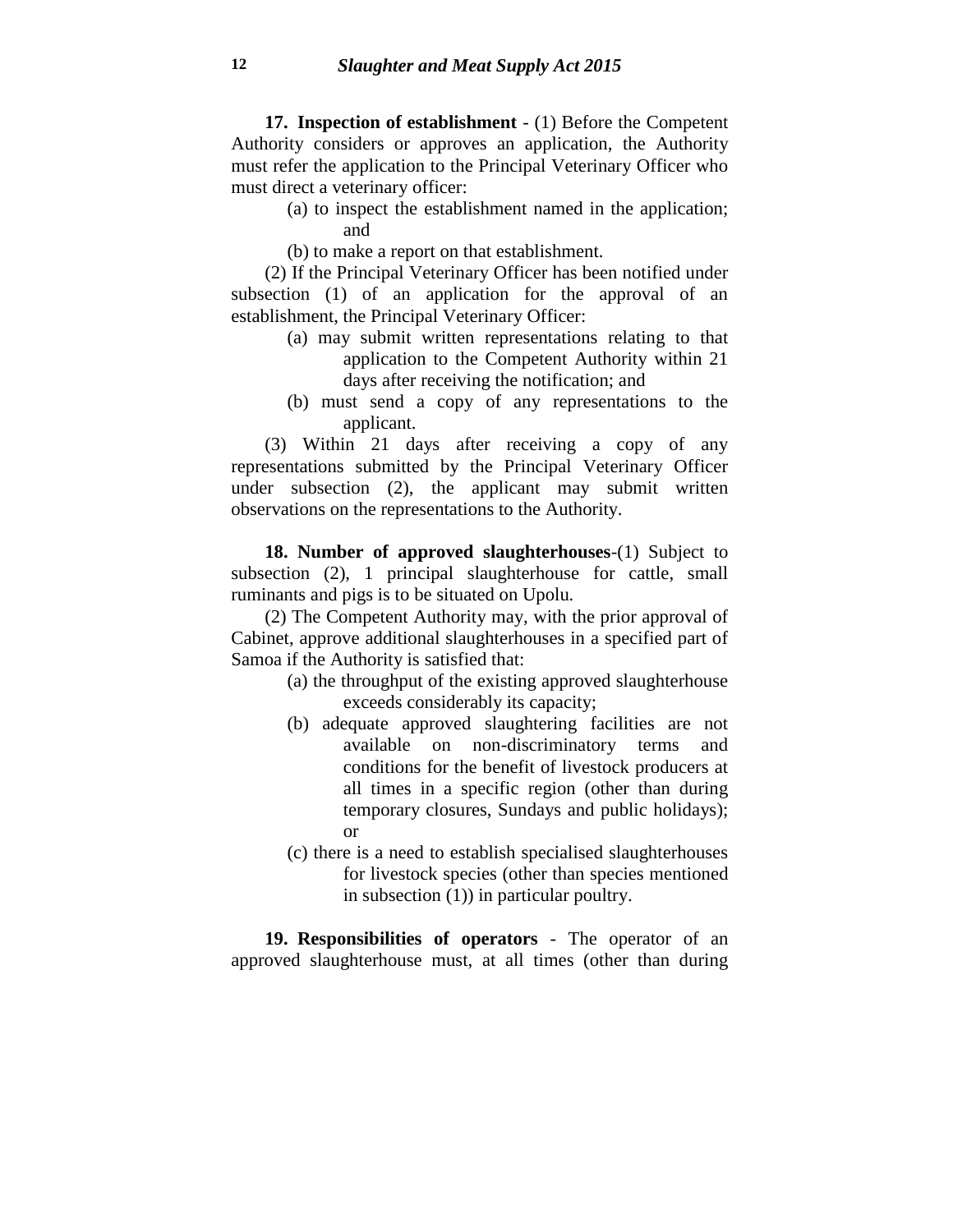temporary closures, Sundays and public holidays) including compliance to meat inspection principles:

- (a) provide to the public on non-discriminatory terms adequate and regular slaughtering services; and
- (b) other prescribed slaughtering services.

**20. Operator to share responsibility and to provide facilities and assistance-(1)** The meat industry and the Competent Authority are jointly responsible for the production and distribution of safe and wholesome meat.

(2) The employees of the meat industry are to be involved as widely as possible:

(a) in voluntary quality assurance systems; and

(b) in the monitoring and control of meat hygiene,

with supervision and audit by the Authority to ensure compliance with requirements of safe and wholesome meat.

(3) The operator of an approved establishment must:

- (a) provide the Authority and any authorised officer any assistance as may be required at any time to carry out their duties and powers under this Act; and
- (b) provide for the use of the Authority and any authorised officer any accommodation, facilities for inspection, equipment, protective clothing and safety-wear and other reasonable needs to carry out their duties and powers under this Act.

**21. Suspension and revocation of approval**-(1) The Competent Authority may suspend or revoke its approval of any approved establishment if:

- (a) after an inspection of, or an inquiry into, the method of operation of the approved establishment and a report by an authorised officer; and
- (b) for revocation of approval, after consultation with the operator,

the Authority is satisfied that, for the establishment:

(aa) the requirements of this Act are no longer complied with, or have not been complied with and no action has been taken to ensure that a similar breach does not occur in future; or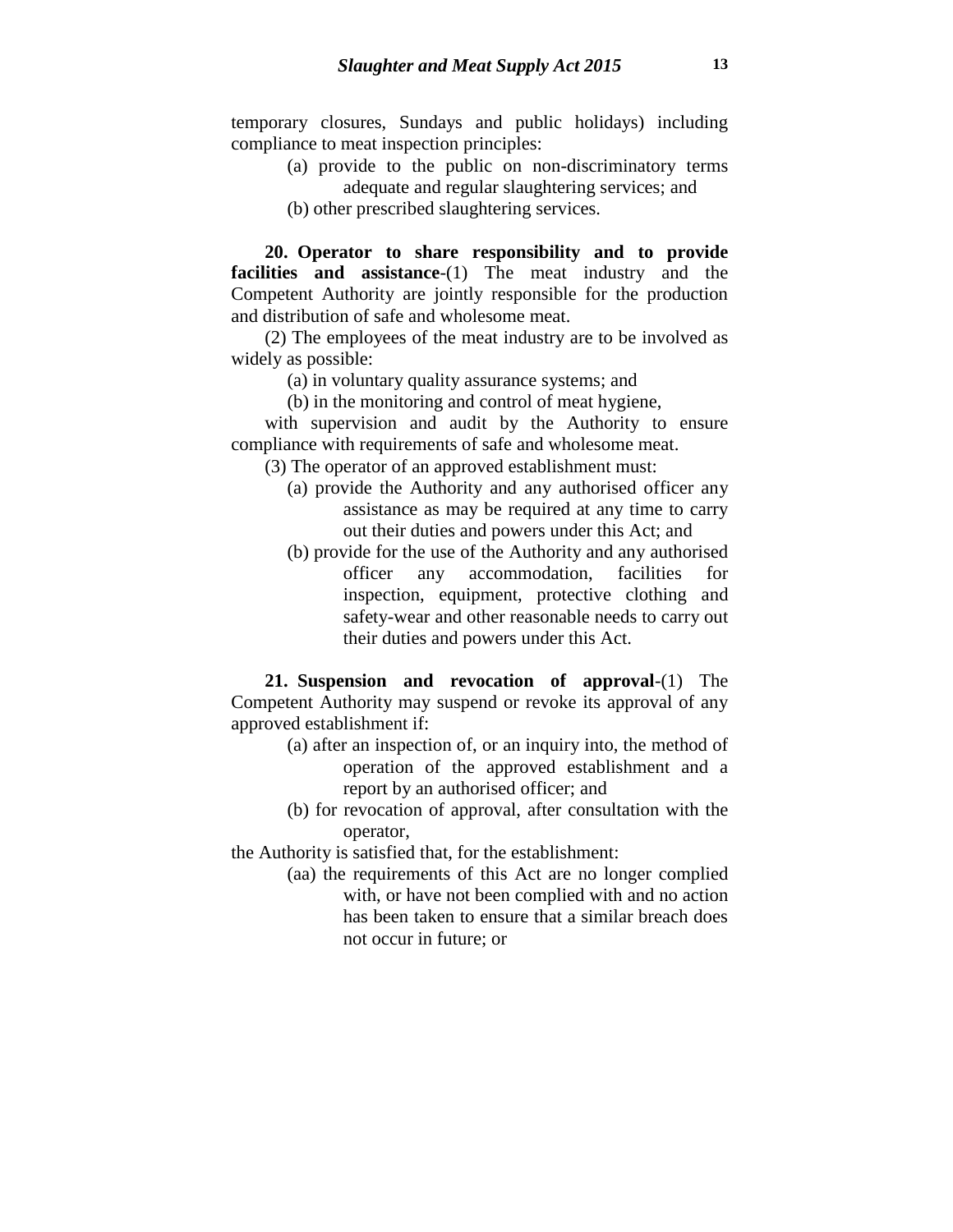(bb) the conditions attached to the approval of that establishment under section 15(4) or (5) have not been observed.

(2) The Competent Authority must forthwith notify ("notification") the operator:

- (a) of the suspension or revocation decision under subsection (1), and the reasons for the suspension or revocation; and
- (b) of the date on which the suspension or revocation is to take effect.
- (3) The notification:
	- (a) for revocation, must be given in writing; and
	- (b) for suspension may  $-$ 
		- (i) be given orally (which must be confirmed in writing); or
		- (ii) in writing.

(4) An approved establishment which has been suspended is to be treated throughout the period of suspension as if approval had not been granted under this Act.

(5) If the period of suspension does not have an end date, the Competent Authority may, by written notice, fix the end date of the suspension and give the notice to the operator.

#### **PART 4**

## **CONDITIONS FOR SLAUGHTERHOUSE OPERATION AND MEAT SUPPLY**

**22. Notification to the Authority** - The operator of an approved establishment must provide reasonable notice to the Competent Authority of the operator's intention to carry out any procedure which requires the presence of any authorised officer at that establishment.

**23. General hygiene and hygiene process control** - The operator must apply:

> (a) all practices regarding the conditions and measures necessary to ensure the safety and suitability of food at all stages of the food chain (Good Hygiene Practices); and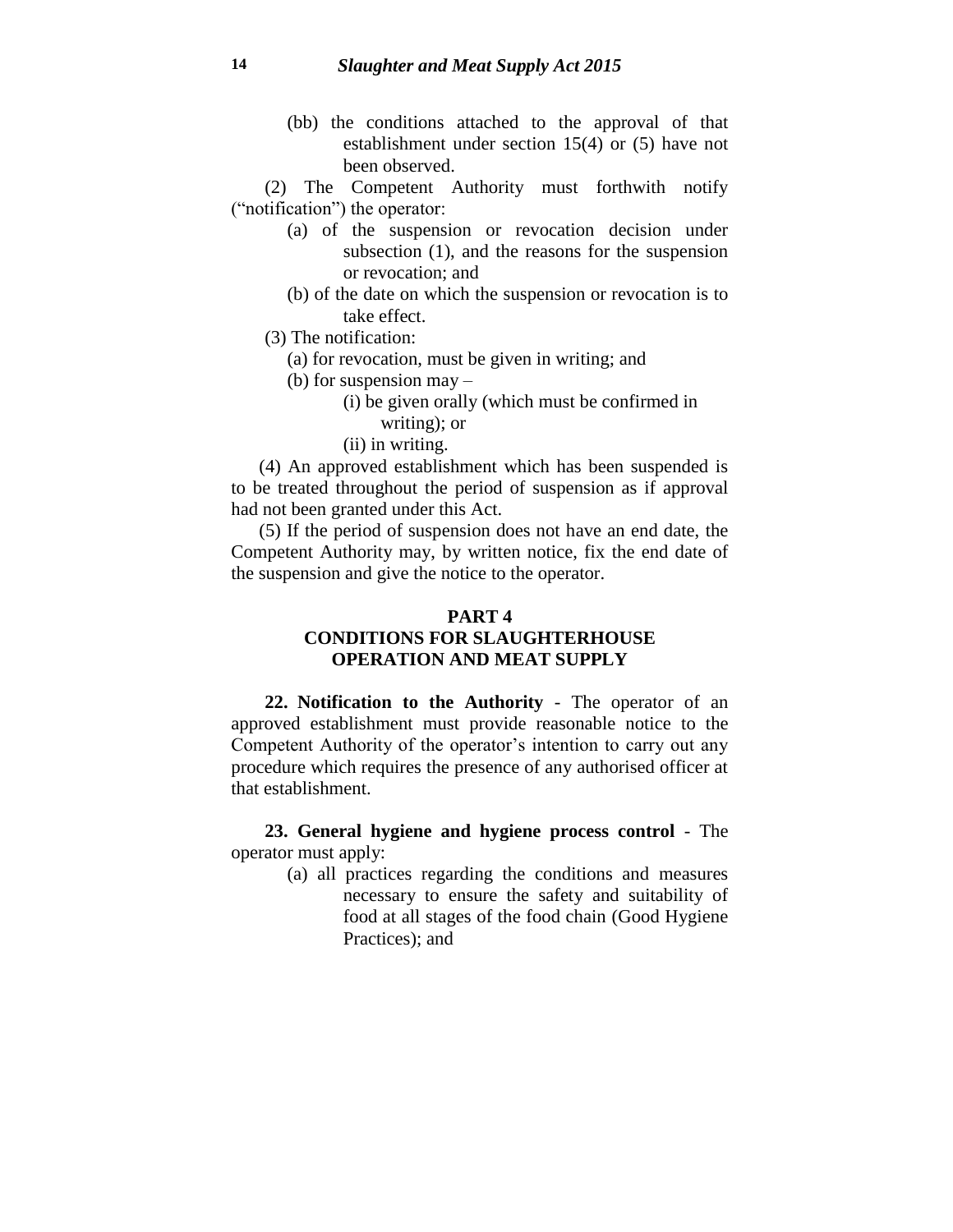(b) the HACCP principles for the sequence of slaughter and dressing operations and the subsequent handling of meat to the greatest extent practicable.

**24. Record-keeping and traceability**-(1) In order to secure traceability along the entire food chain from farm to consumer, the operator of an approved slaughterhouse must:

- (a) collect, at the operator's establishment, food chain information documentation reaching back along the food chain to the primary producer that accompany livestock, as requested by the Competent Authority; and
- (b) keep record book ("record book") at the establishment in which must be entered daily the following details –
	- (i) quantity, species, sex and animal identification marks of the animals entering the approved establishment;
	- (ii) owner and origin of the animals;
	- (iii) destination of the meat;
	- (iv) quantity of carcasses;
	- (v) date animals enter and meat leaves the approved establishment;
	- (vi) any other matter, as may be prescribed, relating to the type or class of approved establishment.

(2) The food chain information collected must be made available by the operator to an authorised officer for the officer's professional evaluation of the information data.

(3) The authorised officer must keep a register and enter in the register the following details:

> (a) records of animals slaughtered and meat and meat produced;

(b) origin of livestock and destination of meat;

- (c) results of inspection;
- (d) other matter, as the principal veterinary officer considers proper or necessary.

(4) The record book must at all times during working hours be open to inspection by any authorised officer.

(5) The operator of an approved establishment commits an offence who: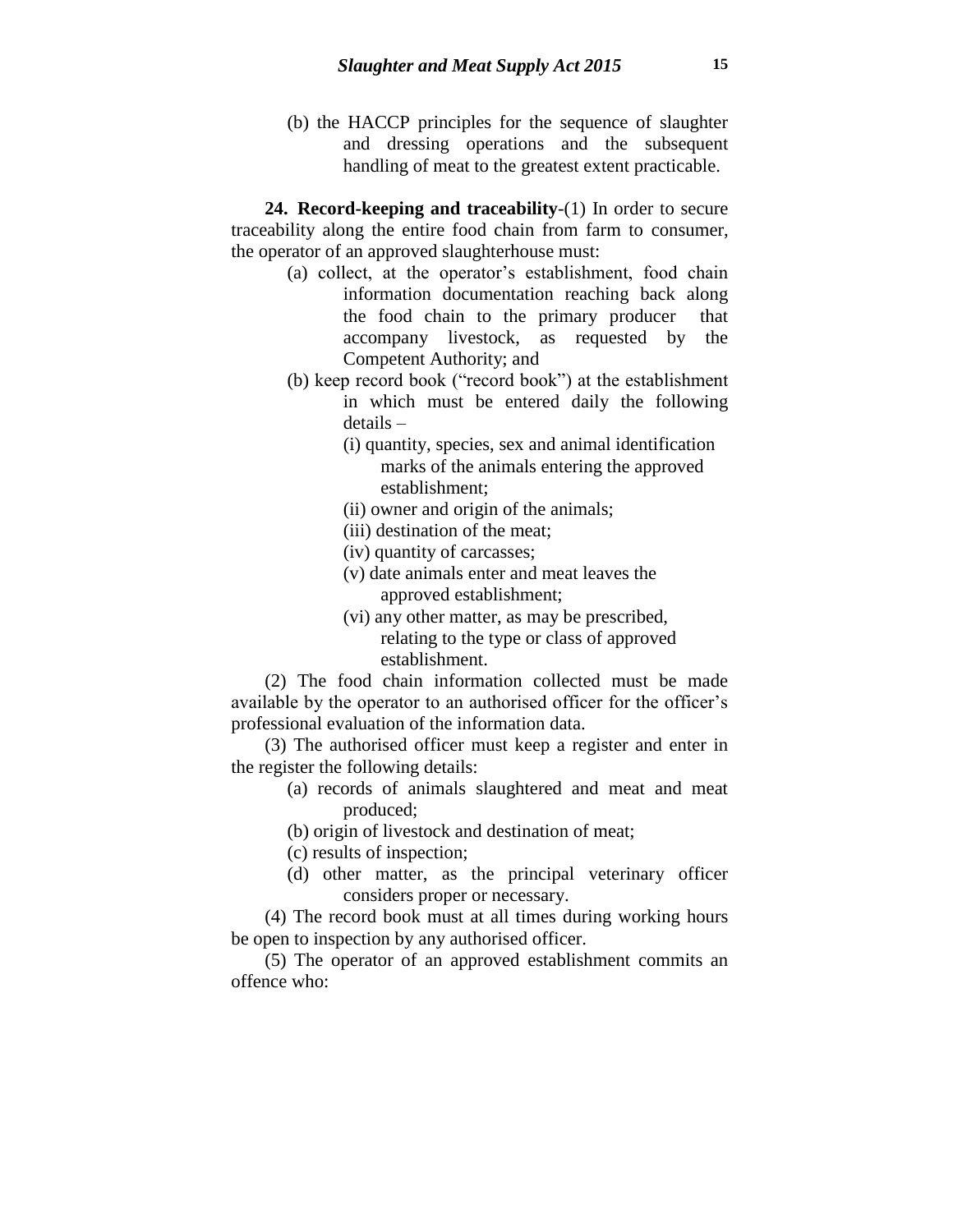- (a) without any lawful excuse, fails on any day to make in the record book any entry required to be made under this section; or
- (b) knowingly makes a false entry in the record book.

(6) An operator convicted of an offence under subsection (5) is liable to a fine not exceeding 100 penalty units or to imprisonment for a term not exceeding 2 years, or to both.

**25. Humane slaughter** - All animals must be slaughtered in a humane manner.

**26. Conditions for dealing with or selling meat**-(1) A person must not deal with or sell fresh meat for human consumption unless the meat:

- (a) has been obtained from an approved slaughterhouse from which the meat was derived;
- (b) comes from an animal which was accompanied by food chain information set out in the regulations;
- (c) has been subjected to an ante-mortem health inspection under the regulations, which, following the inspection, has been passed as fit for slaughter for human consumption;
- (d) has been prepared under prescribed hygienic conditions;
- (e) comes from the body of an animal which has been subjected to a post-mortem health inspection under the regulations and which has shown no evidence of disease or other abnormal condition that might render the meat unfit for human consumption;
- (f) has been given a health mark under the regulations; and (g) has been transported in prescribed hygienic conditions.

(2) A person must not sell meat products for human consumption unless the meat products have been obtained from meat which fulfils the requirements of subsection (1).

**27. Inspection and health marking**-(1) The Competent Authority must arrange for ante-mortem health inspections and post-mortem health inspections to be carried out at every slaughterhouse pursuant to the regulations, including approval of mark to be applied to any animal before being moved for slaughter.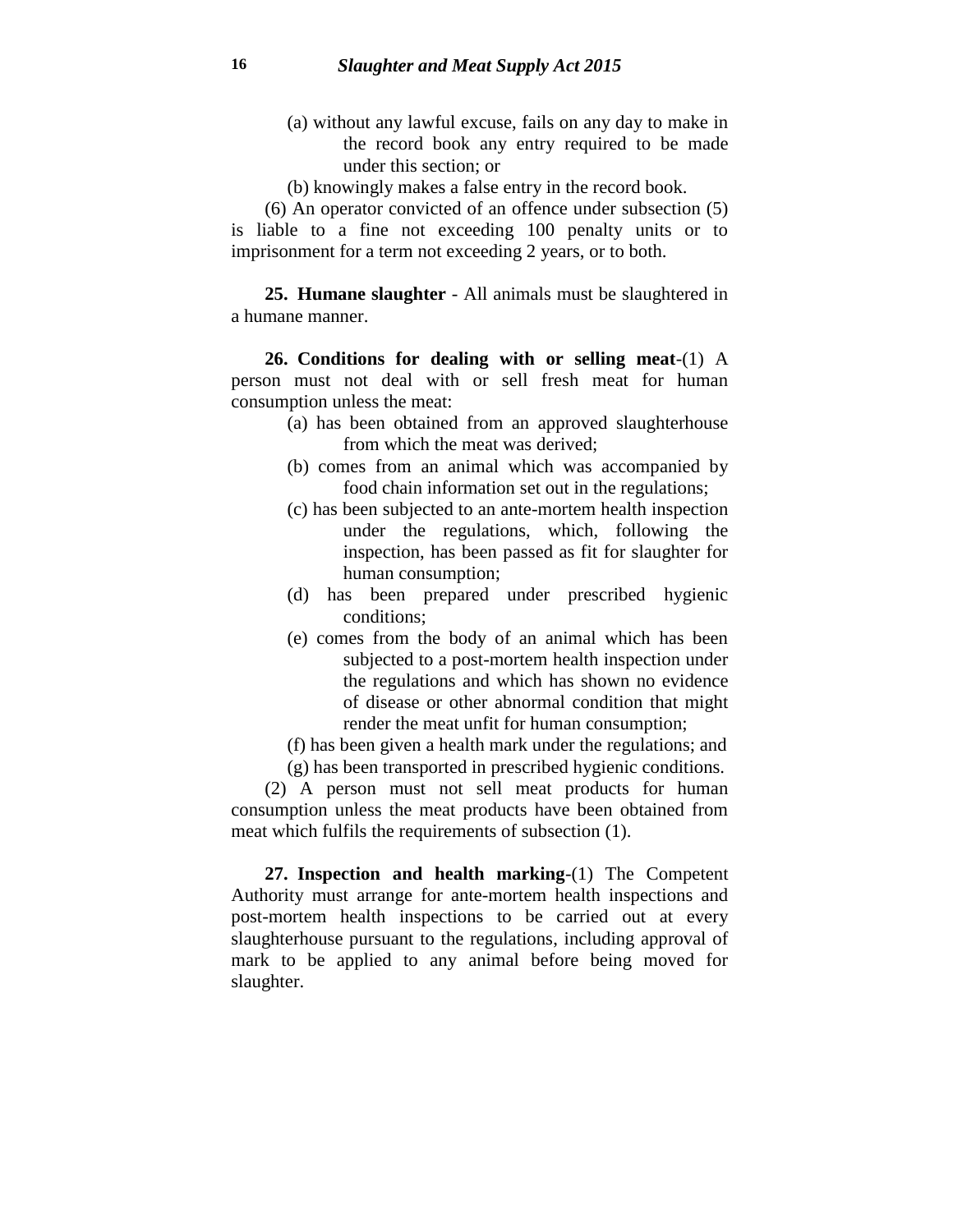(2) The meat must be marked pursuant to the regulations, if fresh meat intended for sale for human consumption:

- (a) has been passed fit for human consumption following ante-mortem health inspection and post-mortem health inspection; and
- (b) complies with the requirements of this Act.

(3) Any other meat is not required to be marked pursuant to this section.

(4) A person must not remove, or cause or permit to be removed:

- (a) from a slaughterhouse, any blood or any carcase or part of a carcase or any offal intended for sale for human consumption; or
- (b) any offal from a slaughtered animal intended for sale for human consumption,

until the blood, carcase or offal has been inspected pursuant to this Act.

(5) A person must not use any mark so resembling a health mark, or in such a way, as to be likely to suggest that the product has been produced pursuant to this Act.

## **PART 5 MISCELLANEOUS**

- **28. General offences**-(1) A person commits an offence who: (a) contravenes any of the provisions of this Act; or
	- (b) refuses or wilfully omits to carry out any lawful, order, instruction or condition made, given or imposed by any authorised officer under this Act.

(2) A person convicted of an offence under subsection (1) is liable:

- (a) to a fine not exceeding 100 penalty units or to imprisonment for a term not exceeding 2 years, or both; and
- (b) if the offence is a continuing one, to a further fine not exceeding 10 penalty units for every day after the first day on which the offence has continued.

**29. Offences against authorised officers**-(1) A person commits an offence who assaults, delays, obstructs or threatens an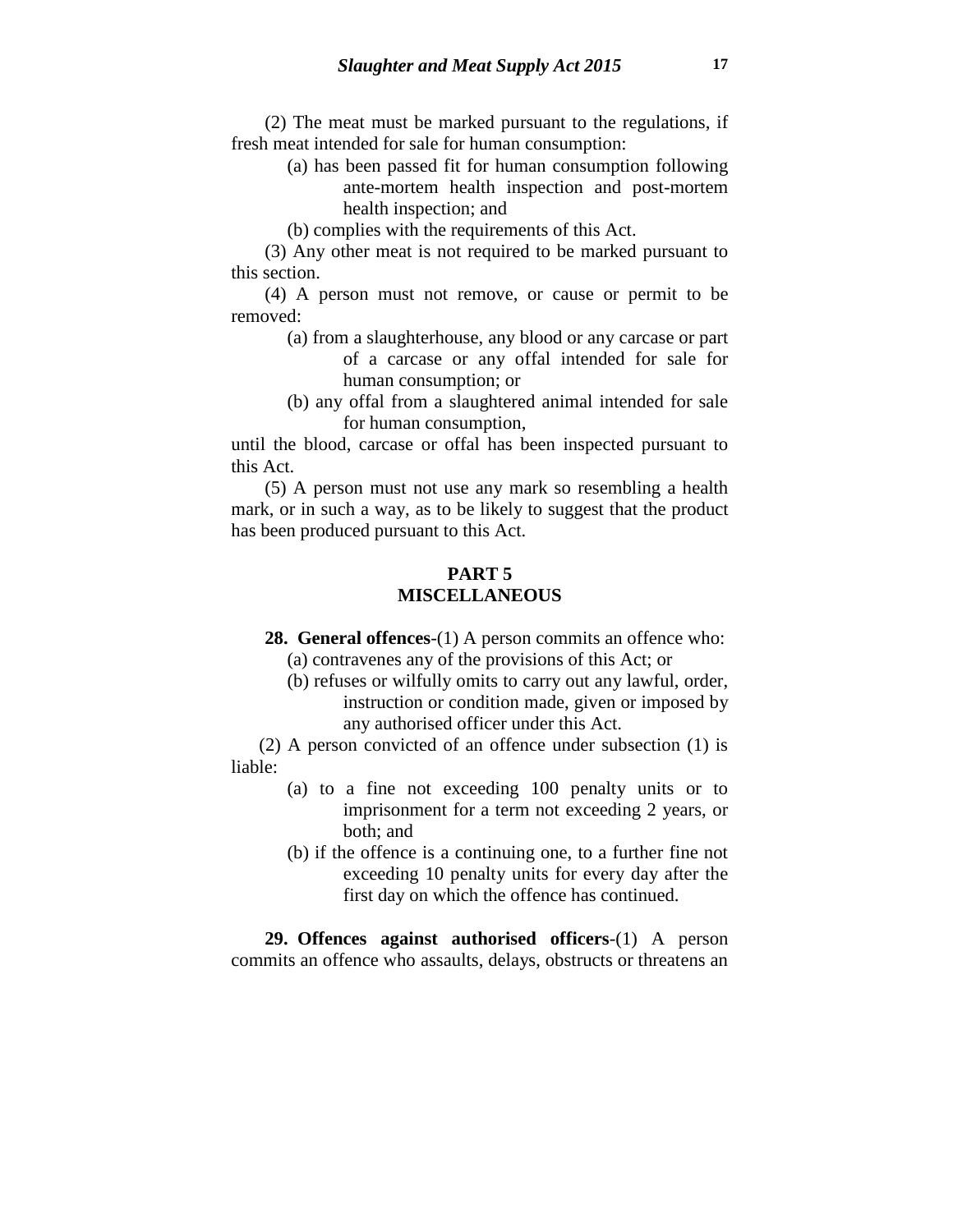authorised officer when carrying out any function, duty or power under this Act.

(2) A person convicted of an offence under subsection (1) is liable:

- (a) to a fine not exceeding 100 penalty units or to imprisonment for a term not exceeding 2 years, or both; and
- (b) if the offence is a continuing one, to a further fine not exceeding 10 penalty units for every day after the first day on which the offence has continued.

**30. Compounding of offences**-(1) If the Principal Veterinary Officer is satisfied that an operator has committed an offence under section 28 or under any regulations, the Officer may:

- (a) compound the offence, by notice (in the approved form) to the operator; and
- (b) order the operator to pay a sum of money, not exceeding the maximum fine for that offence.

(2) The Principal Veterinary Officer must not exercise the power under subsection (1) unless the operator admits, in writing, committing the offence and requests the Principal Veterinary Officer to deal with the offence under the provisions of this section.

(3) The Principal Veterinary Officer may give the operator an opportunity to make written submission on the fine proposed in the order.

- (4) When an order is made under this section:
	- (a) the order must be in writing and attached to it the operator's request to the Officer to deal with the matter under this section;
	- (b) the order must set out the offence committed and the penalty imposed;
	- (c) a copy of the order must be given to the operator;
	- (d) the operator is not to be liable to any further proceedings or prosecution in respect of that offence, and if the operator is in custody the operator must be discharged;
	- (e) the order is final and is not subject to appeal; and
	- (f) if the sum of money (or part of it) ordered to be paid is not paid, the Principal Veterinary Officer may send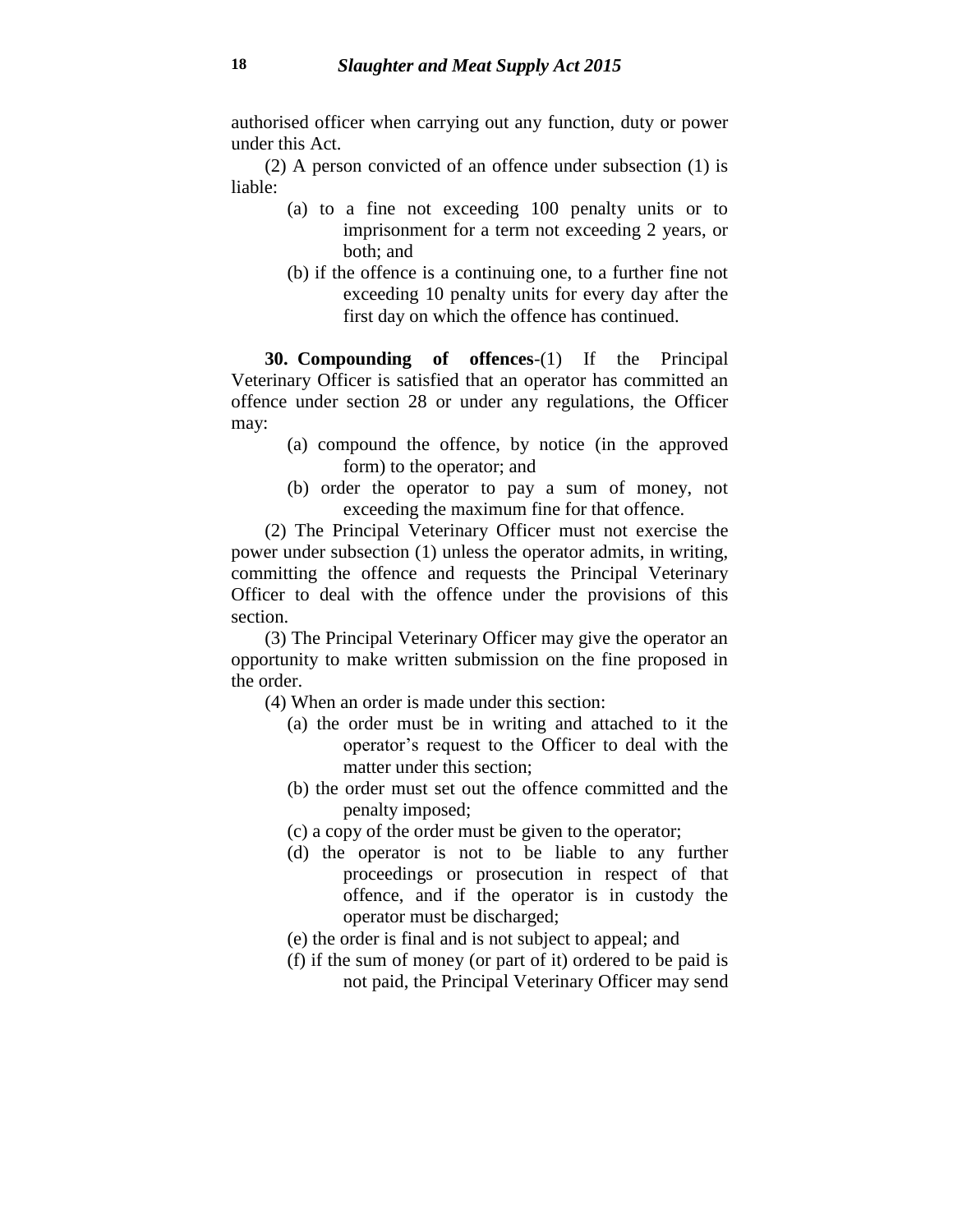a copy of the order to the District Court which may make an order for its enforcement in the same manner as if the penalty had been imposed by the District Court.

(5) In this section, "operator" includes the operator's agent.

**31. Forfeiture of non-complying meat** - Any meat or meat product that fails to comply with this Act may be seized and forfeited to the Ministry or destroyed or otherwise disposed of, or by order of, an authorised officer, including any other meat or meat-products stored with them.

**32. Costs of seizure and destruction**-(1) The operator of an approved establishment or the operator's agent is liable for all costs and expenses ordered or required under this Act relating to, and attendant upon, any inspection, examination, testing, seizure, treatment, detention, destruction, trimming, disposal or other dealings relating to any animal, animal product, meat or meat product, poultry meat or poultry meat product.

(2) The costs and expenses are recoverable as a debt due to the Government.

**33. Compensation not payable**-(1) Compensation is not payable for:

- (a) the slaughter, death, loss of production or earnings or devaluation of any animals, or the destruction, condemnation, deterioration or devaluation of any animal product, meat or meat product, poultry meat or poultry meat product consequent to any detention, examination, test, treatment, suspension of operations or other action taken or ordered under this Act; or
- (b) trespass or damage to any property or premises caused by an authorised officer in carrying out the duties and powers under this Act, if due care was taken at all times.

(2) The Competent Authority may authorise *ex-gratia* payment to the owners of animals that have received a favourable result at ante-mortem inspection and the carcase or parts of the carcase are deemed unfit for human consumption at the subsequent post-mortem inspection.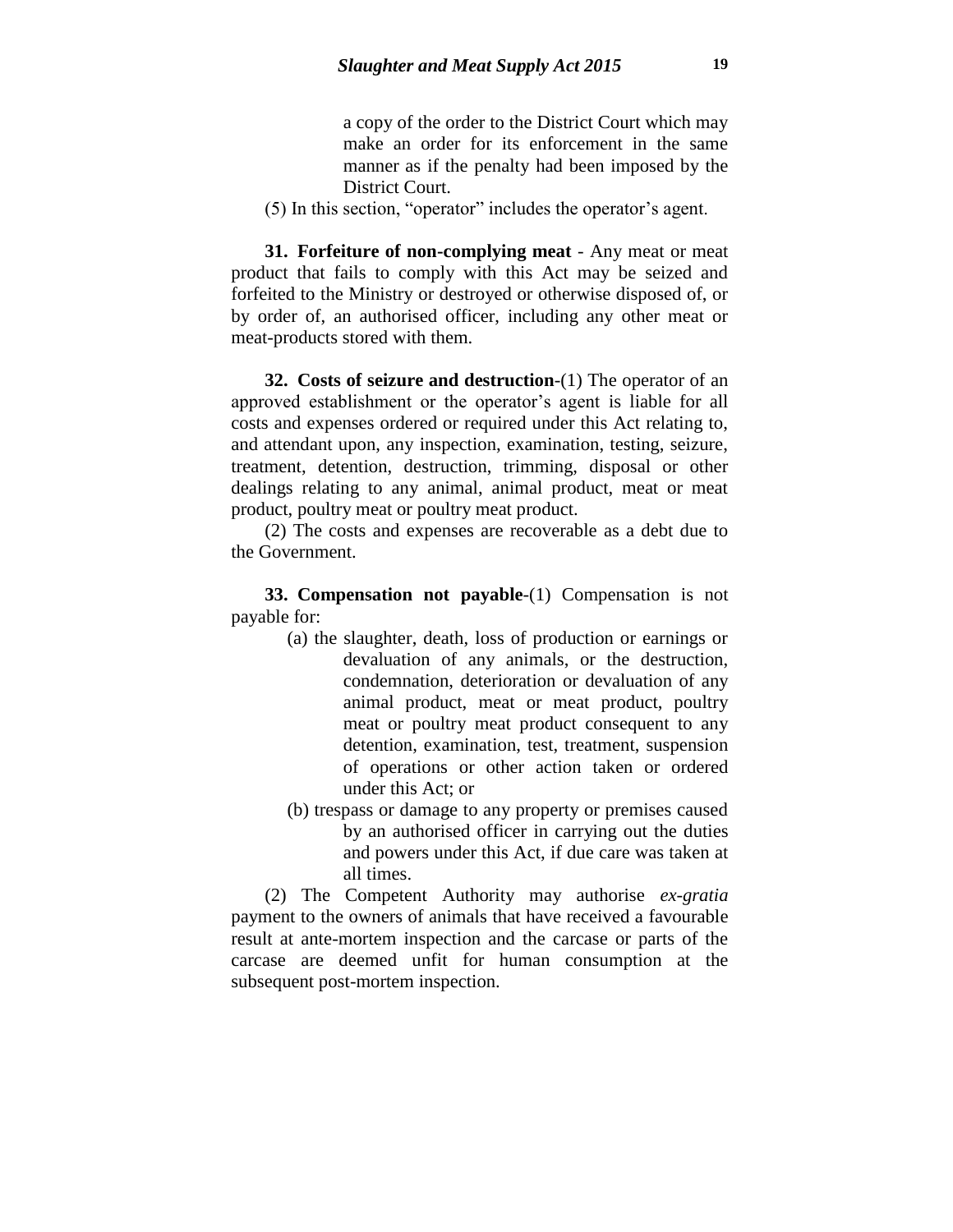**34. Protection from personal liability** - A person who carries out any function, duty or power under this Act is not personally liable for any act, done in good faith, relating to the function, duty or power.

**35. Forms** - The Minister may approve forms, certificates, permits, labels which may be issued under this Act.

**36. Regulations** - The Head of State, acting on the advice of Cabinet, may make regulations to give effect to the provisions or for the purposes of this Act, and in particular may make any of the following regulations:

- (a) prescribing general conditions for the approval of establishments and slaughterhouses;
- (b) prescribing special conditions for the approval of slaughterhouses;
- (c) prescribing conditions for the construction and operation of approved establishments and slaughterhouses;
- (d) prescribing the manner of and the devices to be used in the slaughter of animals in approved slaughterhouses;
- (e) prescribing the manner of and the devices to be used in the meat handling and transport beyond the slaughterhouse stage;
- (f) prescribing minimum standards of hygiene of staff, premises and equipment;
- (g) providing for compulsory hygiene process control in slaughter and meat processing operations;
- (h) providing for health marking;
- (i) providing for compulsory ante-mortem health inspection and post-mortem health inspection;
- (j) prescribing minimum standards for slaughter and cutting hygiene;
- (k) prescribing requirements for meat and poultry meat intended for cutting;
- (l) providing for health control of cut meat and stored meat, cut poultry meat and stored poultry meat;
- (m) prescribing conditions for the wrapping and packaging of fresh meat and poultry meat;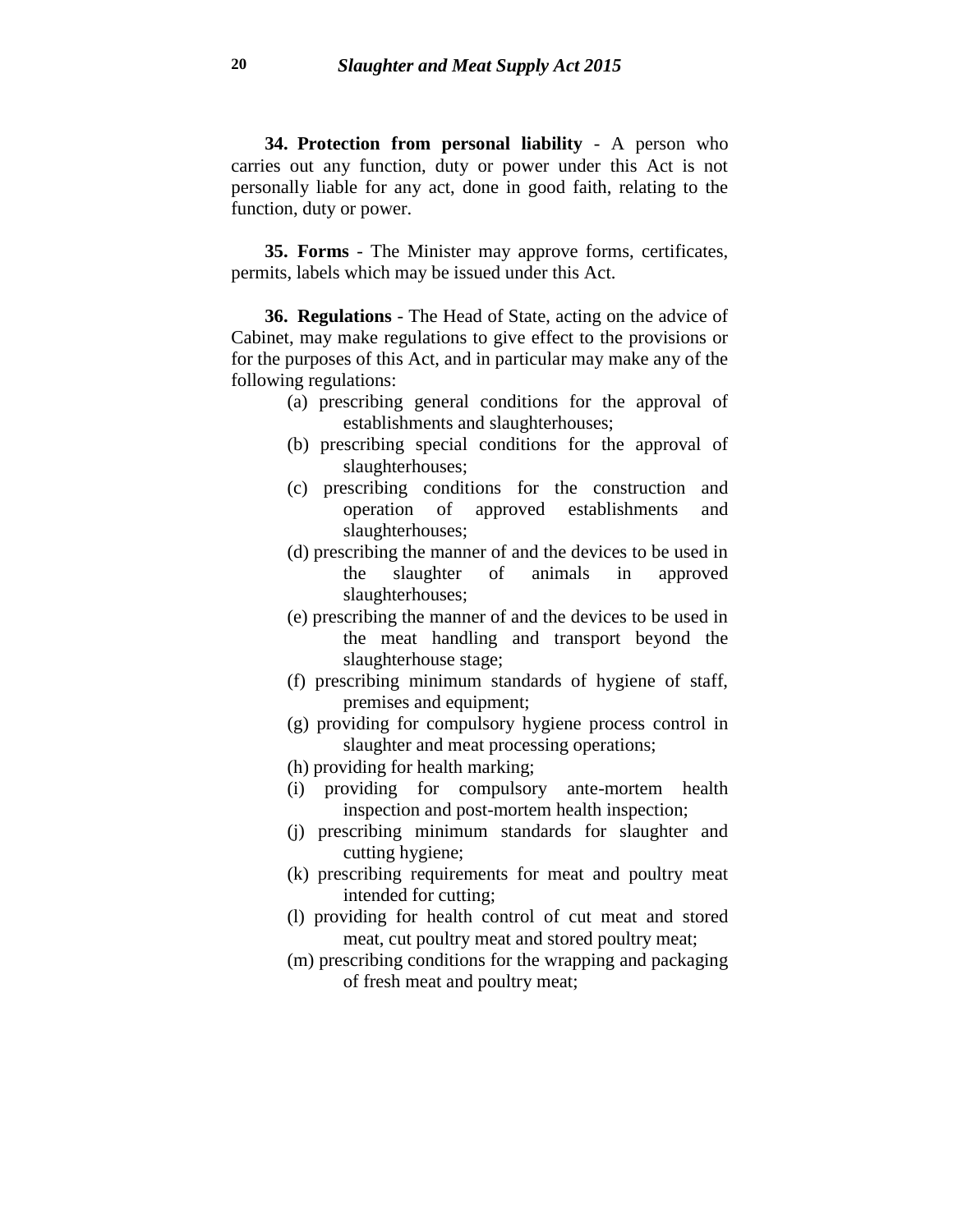- (n) providing for the issue of health certificates for fresh meat;
- (o) prescribing conditions for the storage, transport and export of meat and poultry meat;
- (p) prescribing conditions for the marking, storage, sale and supply of meat in controlled areas not for human consumption;
- (q) prescribing minimum levels of service to be provided to the public by approved establishments;
- (r) prescribing maximum fees to be charged for services provided to the public by approved establishments;
- (s) prescribing fees and charges for the purpose of this Act.;
- (t) declaring any part of Samoa, or any premises or any type or class of premises to be controlled area for purposes of this Act;
- (u) regulating, controlling or banning the slaughter, cutting up, storage or sale of specified animals, types of animal, animal products, meat or meat products, poultry meat or poultry meat products considered to be infected with any disease, treated or exposed to any specified or unspecified drug, chemical, substance or ionizing radiation, or containing or considered to contain any residue of harmful substance;
- (v) prescribing recognised codes of practice to be adopted and for their provisions to be generally or partially applicable in Samoa;
- (w) providing for the introduction and operation of grading schemes;
- (x) providing any matters required to be prescribed under this Act.

**(2)** The amount of a fee or charge prescribed under subsection  $(1)(s)$ :

- (a) shall be proposed by the Ministry; and
- (b) is subject to the consideration and approval of the National Revenue Board under the Public Finance Management Act 2001.
- **37. Transitional**-(1) This Act does not apply to: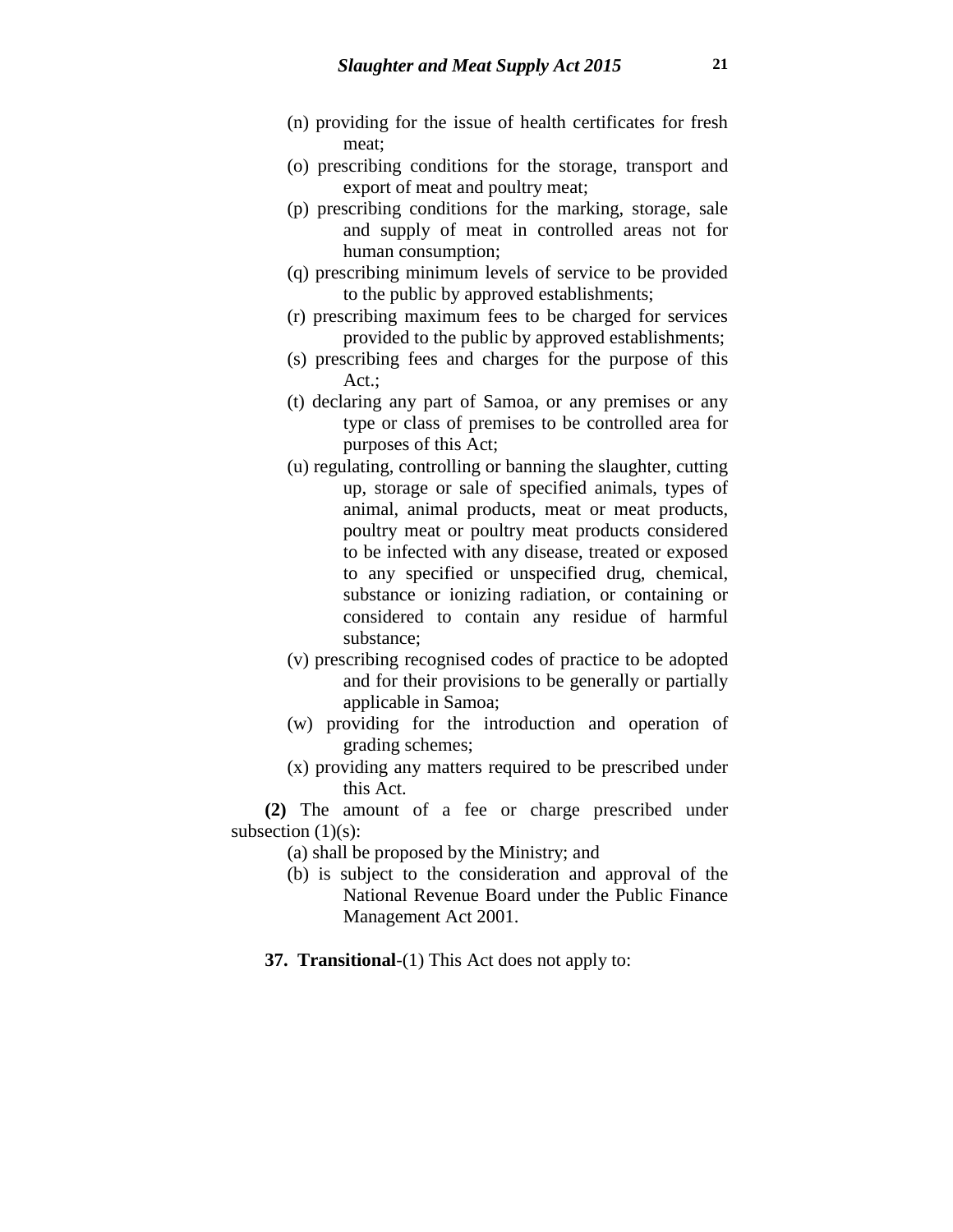- (a) beef for retail sale or beef sold to the food service sector before a date to be determined by the Competent Authority which must be no later than 3 years after the commencement of this Act and when it deems that adequate arrangements are in place throughout Samoa for the slaughter and dressing of cattle; and
- (b) beef produced specifically for community or traditional purposes (including fa'alavelave) before a date to be determined by the Competent Authority.

(2) Following the application of the Act pursuant to subsection (1), any beef produced for community or traditional purposes must not be eligible for retail sale or sale to the food service sector unless it complies with section 23 and has been health marked accordingly.

(3) This Act does not apply to:

- (a) the meat of animals other than cattle for retail sale or sold to the food service sector; or
- (b) the meat of animals other than cattle produced specifically for community or traditional purposes,

before a date or dates to be determined by the Competent Authority.

(4) Subsections (1) and (3) apply to the requirements in section 24(2) for meat used in the production of meat products.

(5) The Competent Authority must publish any date determined under this section by notice published in Samoan and English in the Savali, but the non-publication does not affect the determination.

## **SCHEDULE**

(section 11)

#### **MEMBERS OF THE MEAT ADVISORY COMMITTEE**

The Meat Advisory Committee comprises the following members:

(a) one member from the Cattle Farmers Association (Upolu);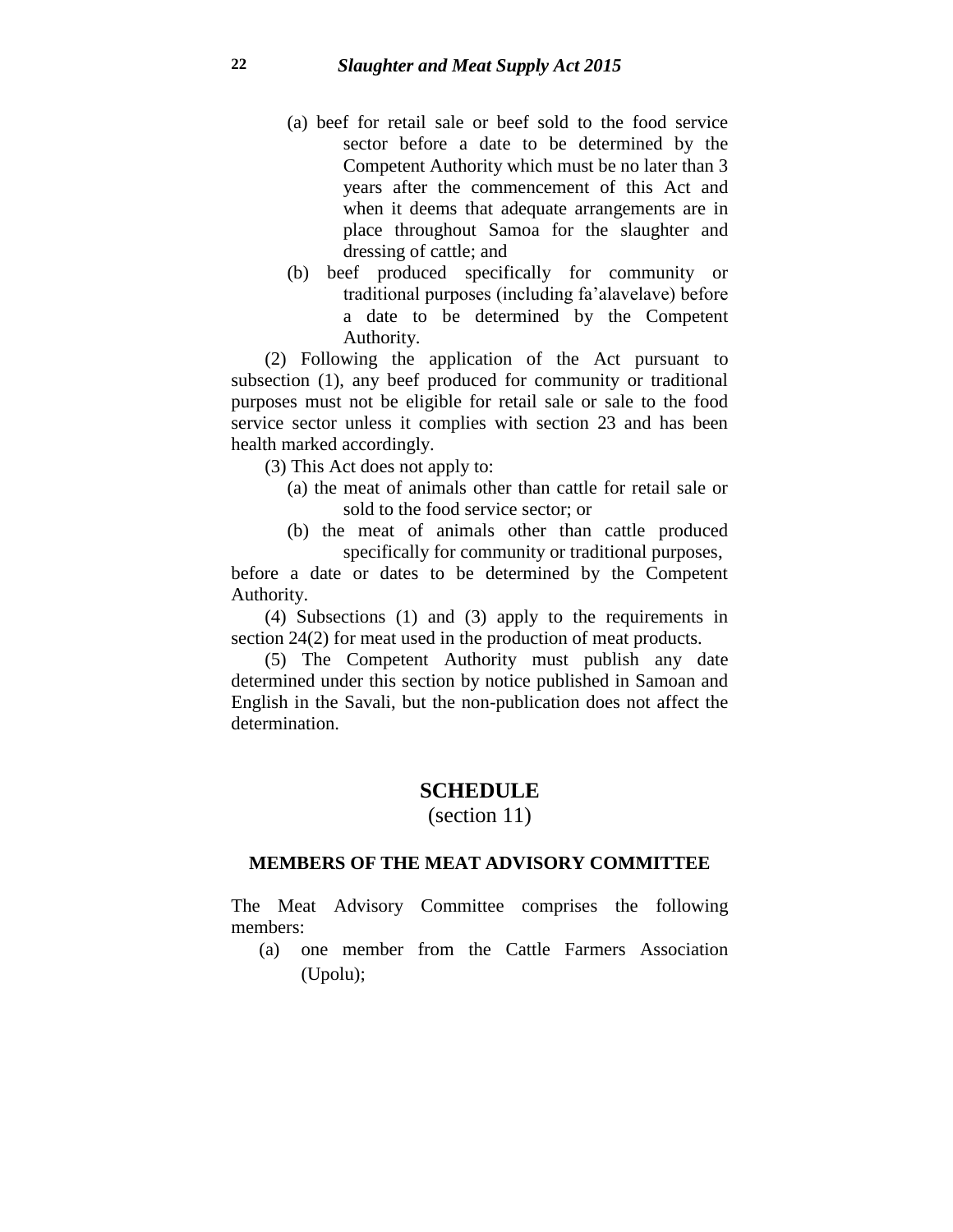- (b) one member from the Cattle Farmers Association (Savaii);
- (c) one member from the pig producers (Upolu);
- (d) one member from the pig producers (Savaii);
- (e) one member from the sheep industry (Upolu);
- (f) one member from the sheep industry (Savaii);
- (g) one member from the meat processors industry (Upolu);
- (h) one member from the meat processors industry (Savaii);
- (i) one member from the meat retailers group (Upolu);
- (j) one member from the meat retailers group (Savaii);
- (k) one member from the hotel industry (Upolu);
- (l) one member from the hotel industry (Savaii);
- (m) one member from the restaurant industry (Upolu);
- (n) one member from the restaurant industry (Savaii);
- (o) one member from the meat importer industry (Upolu);
- (p) one member from the meat importer industry (Savaii);
- (q) one member from the consumer industry;
- (r) one member from the Ministry of Health;
- (s) one member from the Ministry of Commerce, Industry and Labour;
- (t) one member from the Ministry of Natural Resources and Environment;
- (u) one member from the poultry industry (Upolu);
- (v) one member from the poultry industry (Savaii).

#### **REVISION NOTES 2016 - 2018**

\_\_\_\_\_\_\_\_\_\_

This is the official version of this Act as at 31 December 2018.

This Act has been revised by the Legislative Drafting Division in 2016 – 2018 under the authority of the Attorney General given under the *Revision and Publication of Laws Act 2008*.

The following amendments were made to this Act since its enactment: